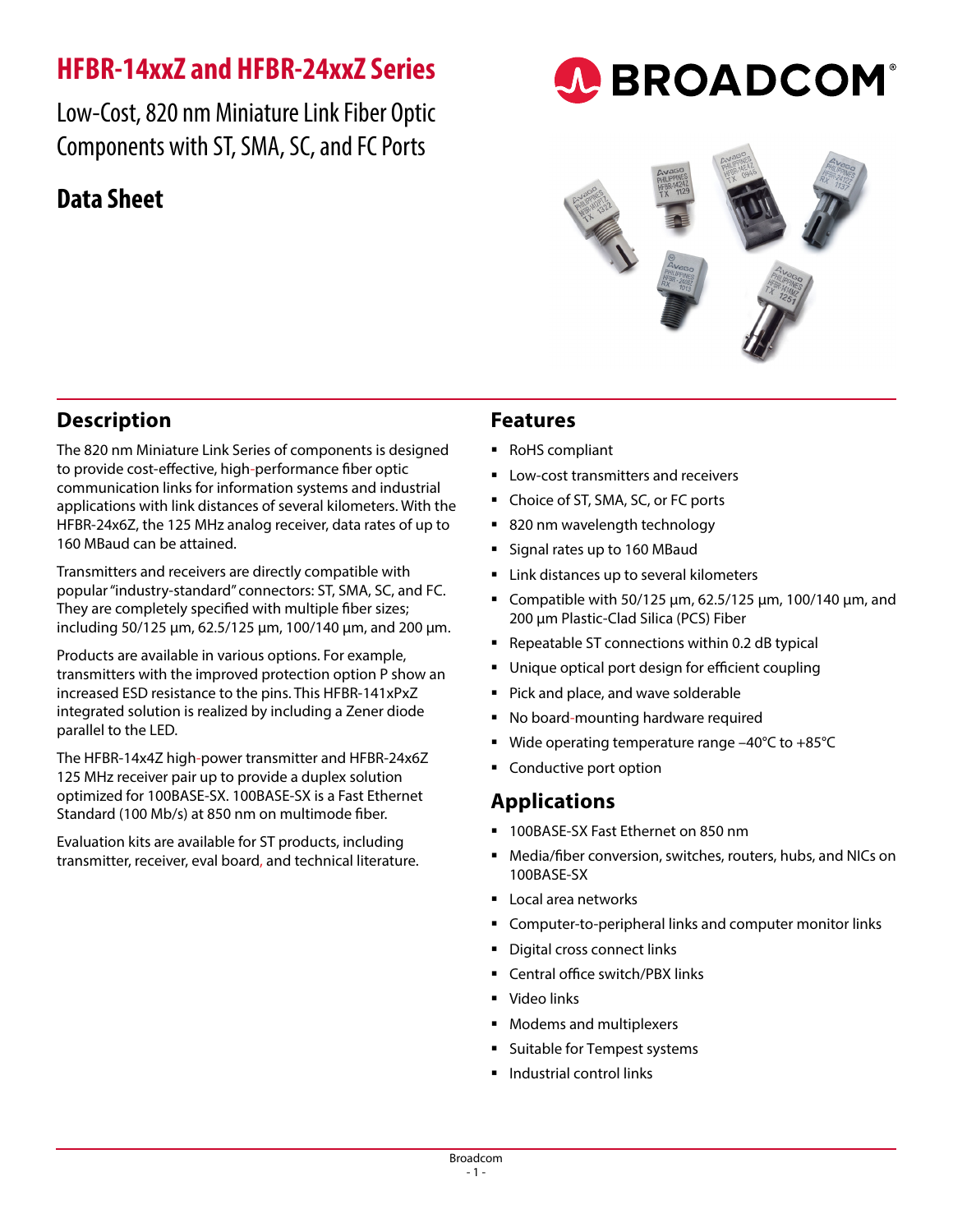### **Part Number Guide**



| P | Protection improved option                |
|---|-------------------------------------------|
| т | Threaded port option                      |
| C | Conductive port receiver option           |
| M | Metal port option                         |
|   |                                           |
| 2 | TX, standard power                        |
| 4 | TX, high power                            |
| 2 | RX, 5 MBaud, TTL output                   |
| 5 | TX, high light output power               |
| 6 | RX, 125 MHz, Analog Output                |
| 8 | RX, DC to 50 MBaud, Digital Output        |
| 9 | RX, 100 KBaud to 50 MBaud, Digital Output |

## **Available Options**

| <b>HFBR-1402Z</b>   | <b>HFBR-1404Z</b>   | HFBR-1412PTZ       | <b>HFBR-1412PZ</b> | HFBR-1412TMZ       | <b>HFBR-1412TZ</b> |
|---------------------|---------------------|--------------------|--------------------|--------------------|--------------------|
| <b>HFBR-1412Z</b>   | <b>HFBR-1414PT7</b> | HFBR-1414P7        | <b>HFBR-1414M7</b> | <b>HFBR-1414T7</b> | <b>HFBR-14147</b>  |
| <b>HFBR-1415PM7</b> | <b>HFBR-1415TZ</b>  | <b>HFBR-1415Z</b>  | <b>HFBR-14247</b>  | <b>HFRR-14F47</b>  | HFBR-24027         |
| <b>HFBR-2406Z</b>   | HFBR-2412TCZ        | <b>HFBR-2412TZ</b> | HFBR-24127         | <b>HFBR-2412MZ</b> | <b>HFBR-2416MZ</b> |
| <b>HFBR-2416TCZ</b> | <b>HFBR-2416TZ</b>  | HFRR-24167         | <b>HFBR-24227</b>  | <b>HFRR-24F27</b>  | <b>HFBR-24F67</b>  |
| AFBR-24087          | AFBR-2418Z          | AFBR-2418TZ        | AFBR-2418M7        | AFBR-24097         | AFBR-24197         |
| AFBR-2419TZ         | AFBR-2419MZ         |                    |                    |                    |                    |

Note: For better readability of the electrical and optical specifications, all available options (P, T, C, and M) are covered by the HFBR-x4xxZ product name; exceptions are explicitly noted.

Note: AFBR-24x8xZ receivers are designed for data rates from DC up to 50 MBaud. AFBR-24x9xZ supports transmissions from 100 KBaud up to 50 MBaud. Refer to the separate data sheets for details about these digital optical receivers providing CMOS/TTL output logic.

## **Link Selection Guide**

For additional information about specific links, see the individual link descriptions. The HFBR-1415Z can be used for increased power budget or for lower driving current for the same Data Rates and Link Distances.

| Data Rate<br>$(MBaud)^1$ | Distance (m) | <b>Transmitter</b> | <b>Receiver</b> | Fiber Size (µm) | <b>Evaluation Kit</b> |
|--------------------------|--------------|--------------------|-----------------|-----------------|-----------------------|
| DC to 5                  | 1500         | HFBR-14x2Z         | HFBR-24x2Z      | 62.5/125        | <b>HFBR-0410Z</b>     |
| 20                       | 2700         | HFBR-14x4Z/14x5Z   | HFBR-24x6Z      | 62.5/125        | <b>HFBR-0416Z</b>     |
| 20 to 32                 | 2200         | HFBR-14x4Z/14x5Z   | HFBR-24x6Z      | 62.5/125        | <b>HFBR-0416Z</b>     |
| DC to $50$               | 2000         | HFBR-14x4Z/14x5Z   | AFBR-24x8xZ     | 62.5/125        | AFBR-0549Z            |
| $0.1$ to 50              | 1000         | HFBR-14x4Z/14x5Z   | AFBR-24x9xZ     | 62.5/125        | AFBR-0550Z            |
| 20 to 55                 | 1400         | HFBR-14x4Z/14x5Z   | HFBR-24x6Z      | 62.5/125        | <b>HFBR-0416Z</b>     |
| 20 to 125                | 700          | HFBR-14x4Z/14x5Z   | HFBR-24x6Z      | 62.5/125        | <b>HFBR-0416Z</b>     |
| 20 to 155                | 600          | HFBR-14x4Z/14x5Z   | HFBR-24x6Z      | 62.5/125        | <b>HFBR-0416Z</b>     |
| 20 to 160                | 500          | HFBR-14x4Z/14x5Z   | HFBR-24x6Z      | 62.5/125        | <b>HFBR-0416Z</b>     |

1. The data rate range in the table refers to the evaluation kit documentation. For an analog receiver, like the HFBR-24x6Z, the data rate range depends on the receiver circuit used.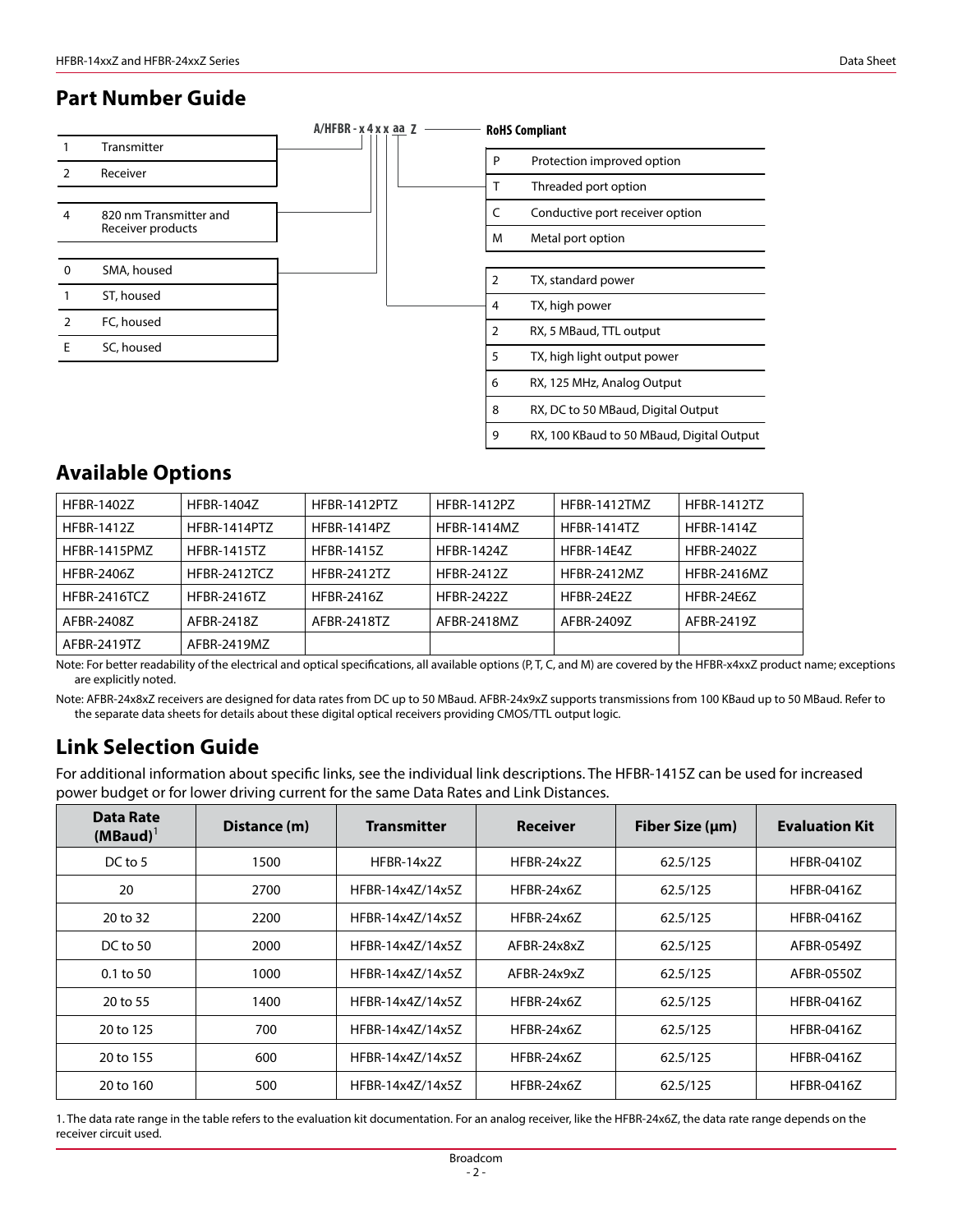## **Options**

In addition to the various port styles available for the HFBR-0400Z series products, there are also several extra options that can be ordered. To order an option, simply place the corresponding option number at the end of the part number. See page 2 for available options.

### **Option P (Protection improved option)**

- Designed to withstand electrostatic discharge (ESD) of 2 kV (HBM) to the pins
- Available on TX with non-conductive ST and non-conductive threaded ST ports

### **Option T (Threaded Port Option)**

- Allows ST style port components to be panel mounted
- Compatible with all current makes of ST multimode connectors
- Mechanical dimensions are compliant with MIL-STD- 83522/13
- Maximum wall thickness when using nuts and washers from the HFBR-4411Z hardware kit is 2.8 mm (0.11 inch)
- Available on all ST ports

### **Option C (Conductive Port Receiver Option)**

- Designed to withstand electrostatic discharge (ESD) of 25 kV to the optical port
- Significantly reduces effect of electromagnetic interference (EMI) on receiver sensitivity
- Allows designer to separate the signal and conductive port grounds
- **Recommended for use in noisy environments**
- Available on threaded ST port style receivers only
- **The conductive port is connected to Pins 1, 4, 5, and 8 through the Port Grounding Path Insert**

### **Option M (Metal Port Option)**

- Nickel plated aluminum connector receptacle
- **Designed to withstand electrostatic discharge (ESD) of 15 kV to the optical port**
- Significantly reduces effect of electromagnetic interference (EMI) on receiver sensitivity
- Allows designer to separate the signal and metal port grounds
- **Recommended for use in very noisy environments**
- Available on ST and threaded ST ports
- The metal port is connected to Pins 1, 4, 5, and 8 through the Port Grounding Path Insert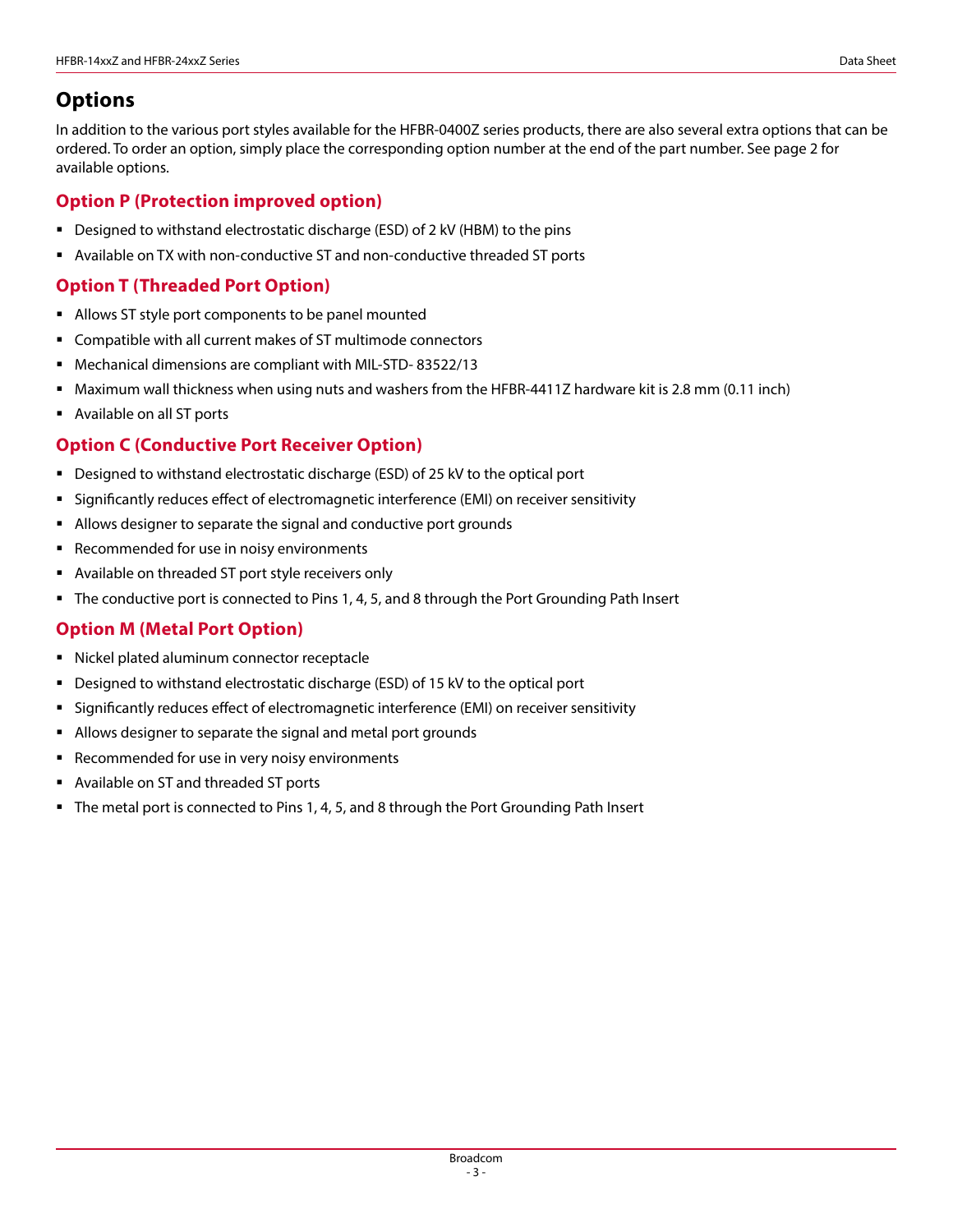## **Applications Support Guide**

This section gives the designer information necessary to use the 820 nm Miniature Link Series components to make a functional optical transmission link.

Broadcom offers evaluation kits for hands-on experience with fiber optic products as well as a wide range of application notes complete with circuit diagrams and board layouts.

Furthermore, Broadcom's application support group is always ready to assist with any design consideration.

### **Application Literature**

| Title                        | <b>Description</b>                                       |  |  |  |  |  |  |
|------------------------------|----------------------------------------------------------|--|--|--|--|--|--|
| <b>Application Note 1065</b> | Complete Solutions for IEEE 802.5J Fiberoptic Token Ring |  |  |  |  |  |  |
| <b>Application Note 1121</b> | DC to 32 MBaud Fiberoptic Solutions                      |  |  |  |  |  |  |
| <b>Application Note 1122</b> | 2 to 70 MBaud Fiberoptic Solutions                       |  |  |  |  |  |  |
| <b>Application Note 1123</b> | 20 to 160 MBaud Fiberoptic Solutions                     |  |  |  |  |  |  |
| <b>Application Note 1137</b> | <b>Generic Printed Circuit Layout Rules</b>              |  |  |  |  |  |  |

## **Evaluation Kits**

Broadcom offers fiber optic kits that facilitate a simple means to evaluate and experience our products. These fiber optic kits contain all the components and tools required for customers to quickly evaluate and access the value of our products within their respective applications.

### **HFBR-0410Z ST Evaluation Kit: DC to 5 MBaud 820 nm Fiber Optic Eval Kit**

Contains the following:

- One HFBR-1412Z transmitter
- One HFBR-2412Z receiver
- **Eval board**
- Related literature

### **HFBR-0416Z Evaluation Kit: 125 MBaud 820 nm Fiber Optic Eval Kit**

Contains the following:

- One HFBR-1414Z transmitter
- One HFBR-2416Z receiver
- **Eval board**
- Related literature

### **AFBR-0549Z Evaluation Kit: DC to 50 MBaud 820 nm Fiber Optic Eval Kit**

Contains the following:

- One HFBR-1414PTZ transmitter
- One AFBR-2418TZ receiver
- Eval board
- Related literature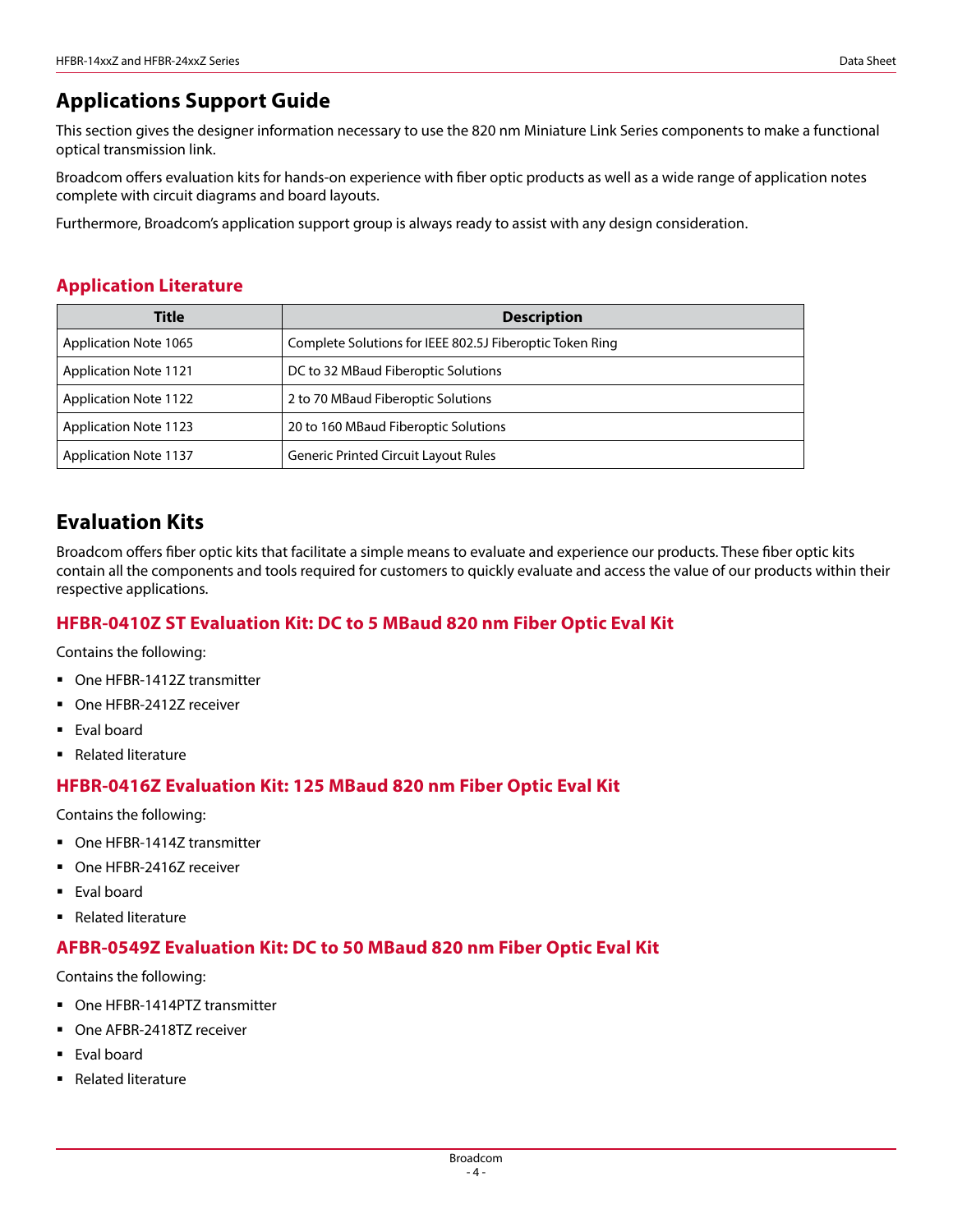### **AFBR-0550Z Evaluation Kit: Up to 50 MBaud 820 nm Fiber Optic Eval Kit**

Contains the following:

- One HFBR-1414PTZ transmitter
- One AFBR-2419TZ receiver
- **Eval board**
- Related literature

## **Package and Handling Information**

### **Package Information**

All transmitters and receivers of the 820 nm Miniature Link Series are housed in a low-cost, dual-inline package that is made of high strength, heat resistant, chemically resistant, and UL 94V-O flame retardant plastic (UL File #E121562). The transmitters are easily identified by the light grey color connector port. The receivers are easily identified by the dark grey color connector port. (Black color for conductive port). The package is designed for pick and place and wave soldering so it is ideal for high volume production applications.

### **Handling and Design Information**

Each part comes with a protective port cap or plug covering the optics. Note: This plastic or rubber port cap is made to protect the optical path during assembly. It is not meant to remain on the part for a long period. These caps/plugs will vary by port style. When soldering, it is advisable to leave the protective cap on the unit to keep the optics clean. Good system performance requires clean port optics and cable ferrules to avoid obstructing the optical path.

Clean compressed air often is sufficient to remove particles of dirt; methanol on a cotton swab also works well.

### **Recommended Chemicals for Cleaning/Degreasing 820 nm Miniature Link Products**

Alcohols: methyl, isopropyl, isobutyl.

Aliphatics: hexane, heptane, Other: soap solution, naphtha.

Do not use partially halogenated hydrocarbons (such as 1.1.1 trichloroethane), ketones (such as MEK), acetone, chloroform, ethyl acetate, methylene dichloride, phenol, methylene chloride, or N-methylpyrolldone. Also, Broadcom does not recommend the use of cleaners that use halogenated hydrocarbons because of their potential environmental harm.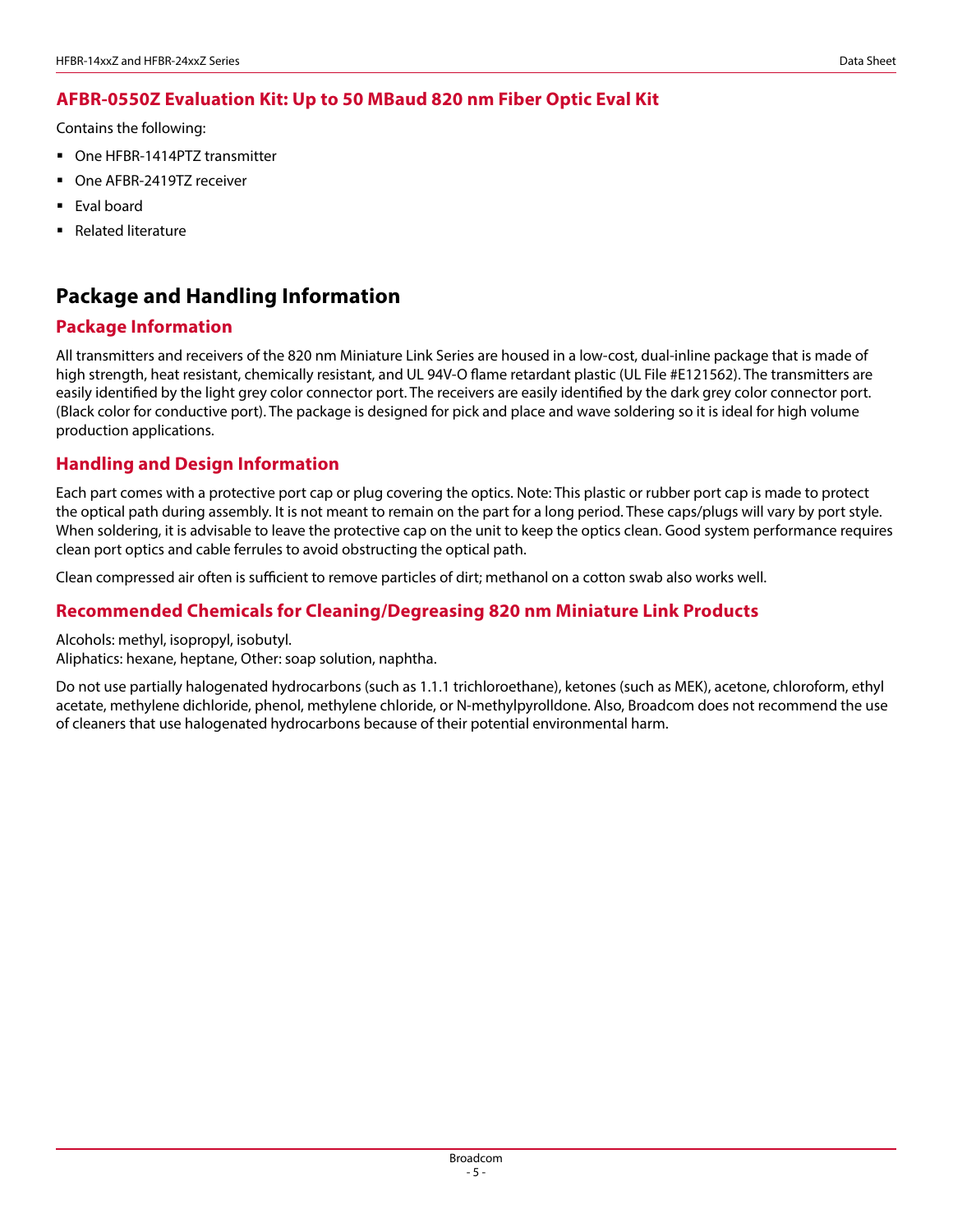## **Mechanical Dimensions (SMA Port)**

### **HFBR-x40xZ**



Dimensions in mm (inches)

## **Mechanical Dimensions (ST Port)**

**HFBR-x41xZ**



Dimensions in mm (inches)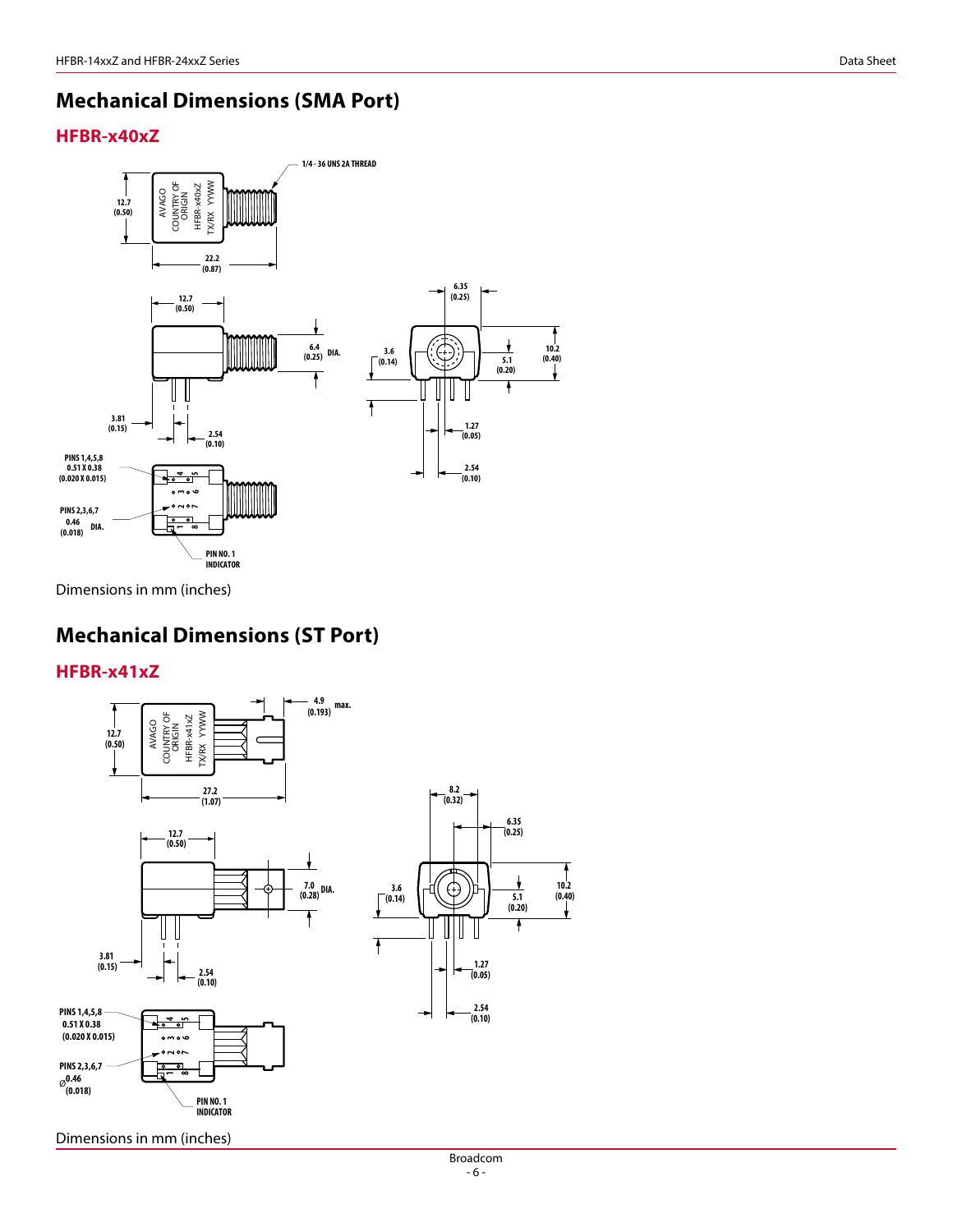## **Mechanical Dimensions (Metal ST Port)**

### **HFBR-x41xMZ**



## **Mechanical Dimensions (Threaded ST Port)**

### **HFBR-x41xTZ**

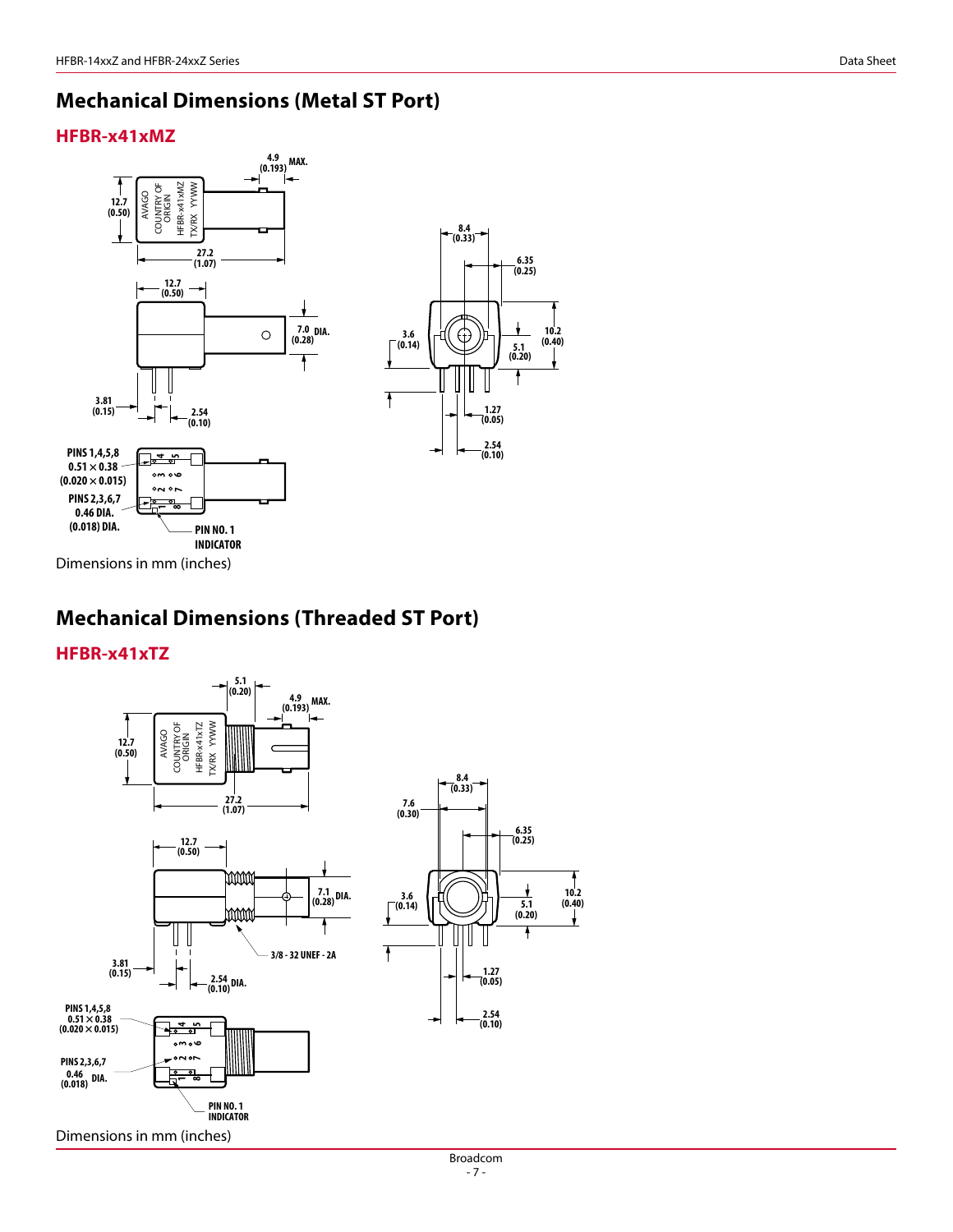## **Mechanical Dimensions (FC Port)**

### **HFBR-x42xZ**



## **Mechanical Dimensions (SC Port)**

### **HFBR-x4ExZ**







**12.7**



**6.35 (0.25) 10.38 (0.14) (0.409) 3.60 5.1** Ŧ **(0.20) 1.27 (0.05) 2.54 (0.10)**

Dimensions in mm (inches)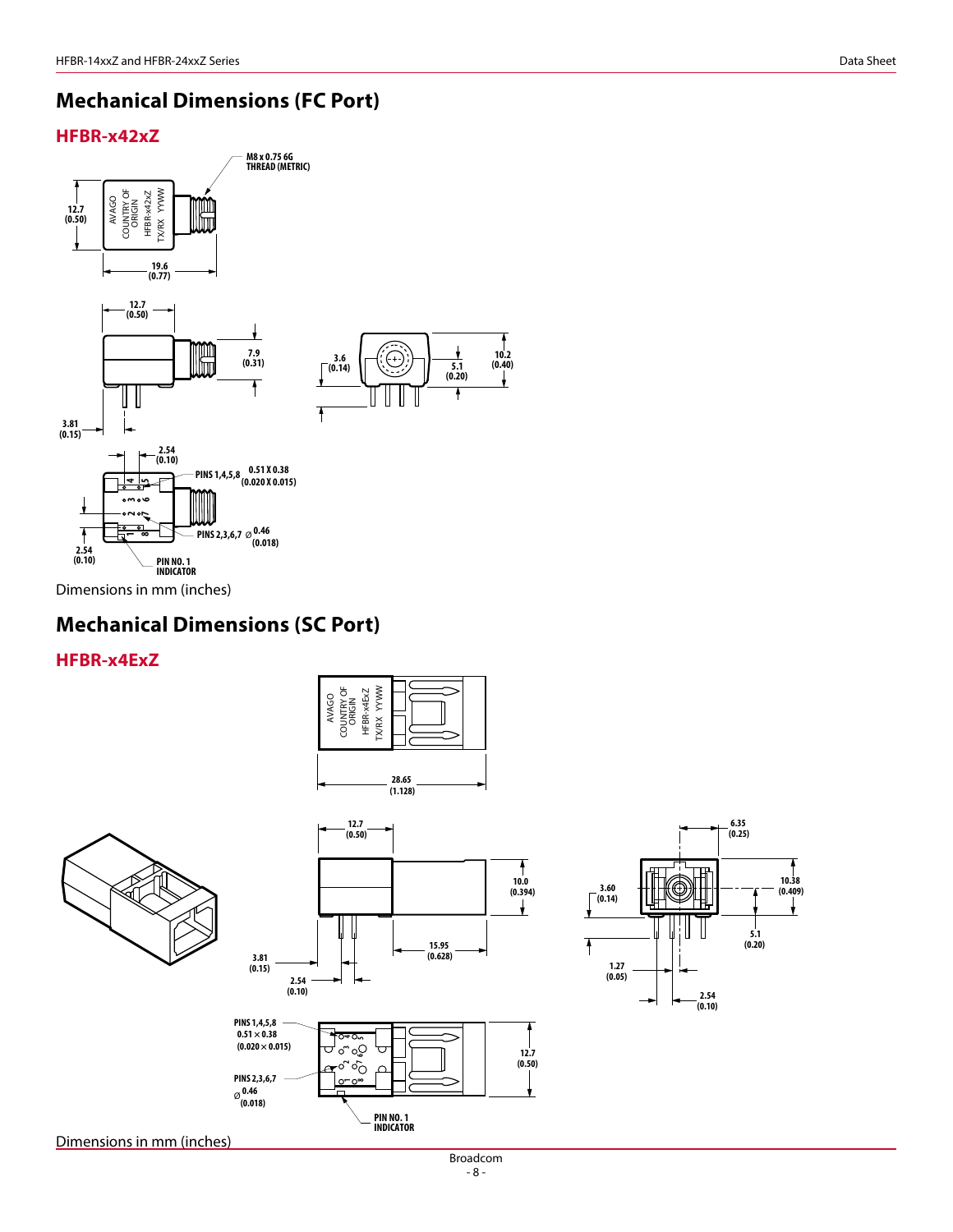## **Cross-Sectional View**





## **Panel Mount Hardware**



**(Each HFBR-4401Z and HFBR-4411Z kit consists of 100 nuts and 100 washers).**

Dimensions in mm (inches)

## **Port Cap Hardware**

HFBR-4402Z: 500 SMA Port Caps HFBR-4120Z: 500 ST Port Plugs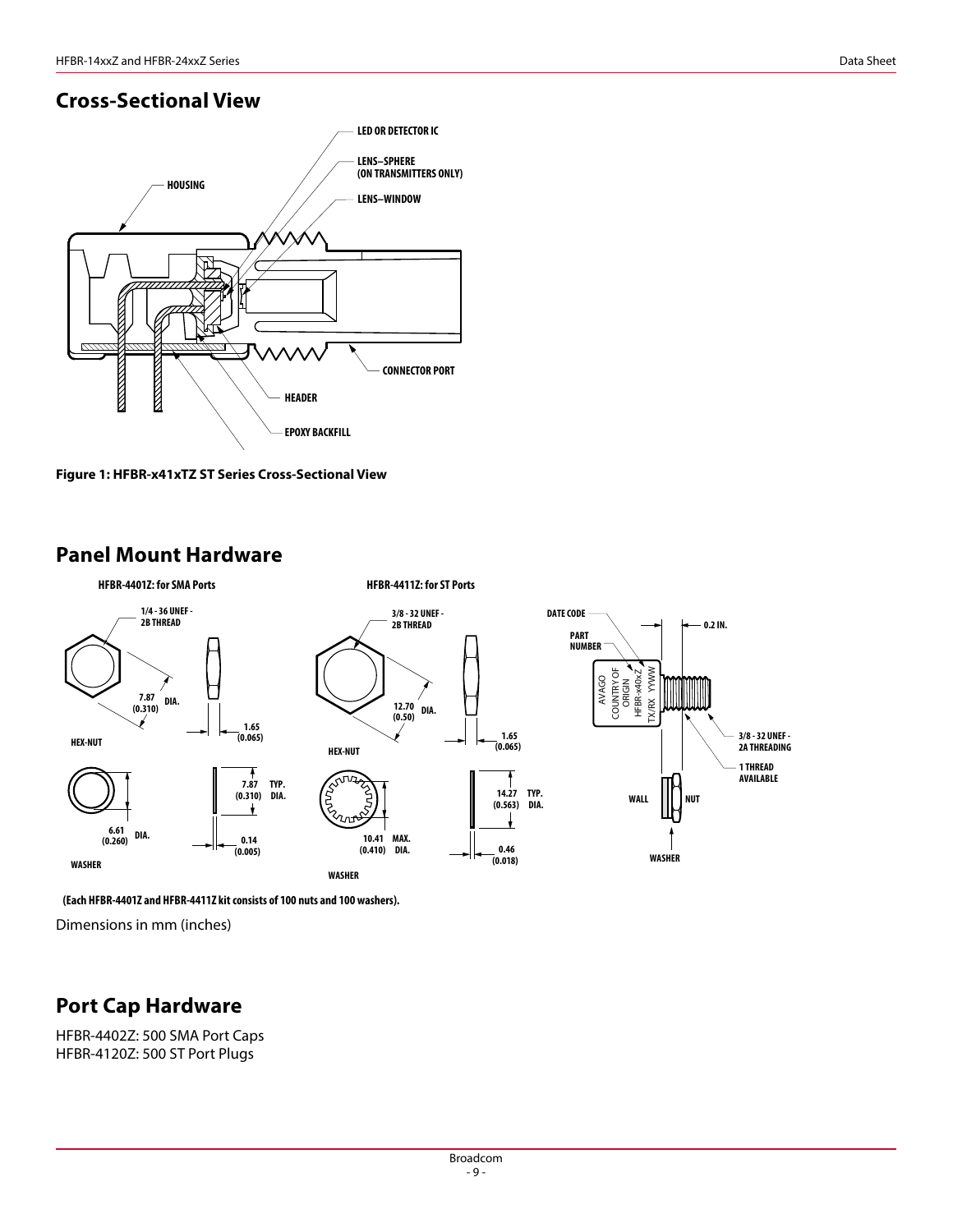The following technical data is taken from 5 MBaud and 155 MBaud link using the 820 nm Miniature Link Series. This data is meant to be regarded as an example of typical link performance for a given design and does not call out any link limitations.

### **5 MBaud Link (HFBR-14xxZ/24x2Z)**

Link Performance –40°C to +85°C unless otherwise specified

| <b>Parameter</b>                               | <b>Symbol</b>                     | Min. | Typ. | Max.      | Unit  | <b>Conditions</b>                             | <b>Reference</b>          |
|------------------------------------------------|-----------------------------------|------|------|-----------|-------|-----------------------------------------------|---------------------------|
| Optical Power Budget with 50/125 µm<br>fiber   | OPB <sub>50</sub>                 | 4.2  | 9.6  |           | dB    | HFBR-14x4Z/24x2Z<br>$NA = 0.2$                | Note 1                    |
| Optical Power Budget with 62.5/125 µm<br>fiber | OPB <sub>62.5</sub>               | 8.0  | 15   |           | dB    | HFBR-14x4Z/24x2Z<br>$NA = 0.27$               | Note 1                    |
| Optical Power Budget with 100/140 µm<br>fiber  | OPB <sub>100</sub>                | 8.0  | 15   |           | dB    | HFBR-14x2Z/24x2Z<br>$NA = 0.30$               | Note 1                    |
| Optical Power Budget with 200 µm fiber         | OPB <sub>200</sub>                | 13.0 | 20   |           | dB    | HFBR-14x27/24x27<br>$NA = 0.37$               | Note 1                    |
| Data Rate                                      |                                   | DC   |      | 5         | MBaud |                                               | Note 2                    |
| Propagation Delay LOW to HIGH                  | t <sub>PLH</sub>                  |      | 72   |           | ns    | $T_A = +25^{\circ}C$                          |                           |
| Propagation Delay HIGH to LOW                  | t <sub>PHL</sub>                  |      | 46   |           | ns    | $P_R = -21$ dBm peak<br>Fiber cable length    | <b>Figures</b><br>6, 7, 8 |
| System Pulse Width Distortion                  | $t_{\text{PLH}} - t_{\text{PHL}}$ |      | 26   |           | ns    | $= 1 m$                                       |                           |
| <b>Bit Error Rate</b>                          | <b>BER</b>                        |      |      | $10^{-9}$ |       | Data rate $<$ 5 MBaud<br>$P_R$ > -24 dBm peak |                           |

Notes:

1. Optical Power Board at  $T_A = -40^{\circ}C$  to  $+85^{\circ}C$ ,  $V_{CC} = 5.0V_{dc}$ , IF ON = 60 mA.  $P_R = -24$  dBm peak.

2. Data rate limit is based on these assumptions:

a. 50% duty factor modulation, e.g., Manchester I or BiPhase Manchester II

b. Continuous data

c. PLL Phase Lock Loop demodulation

d. TTL threshold.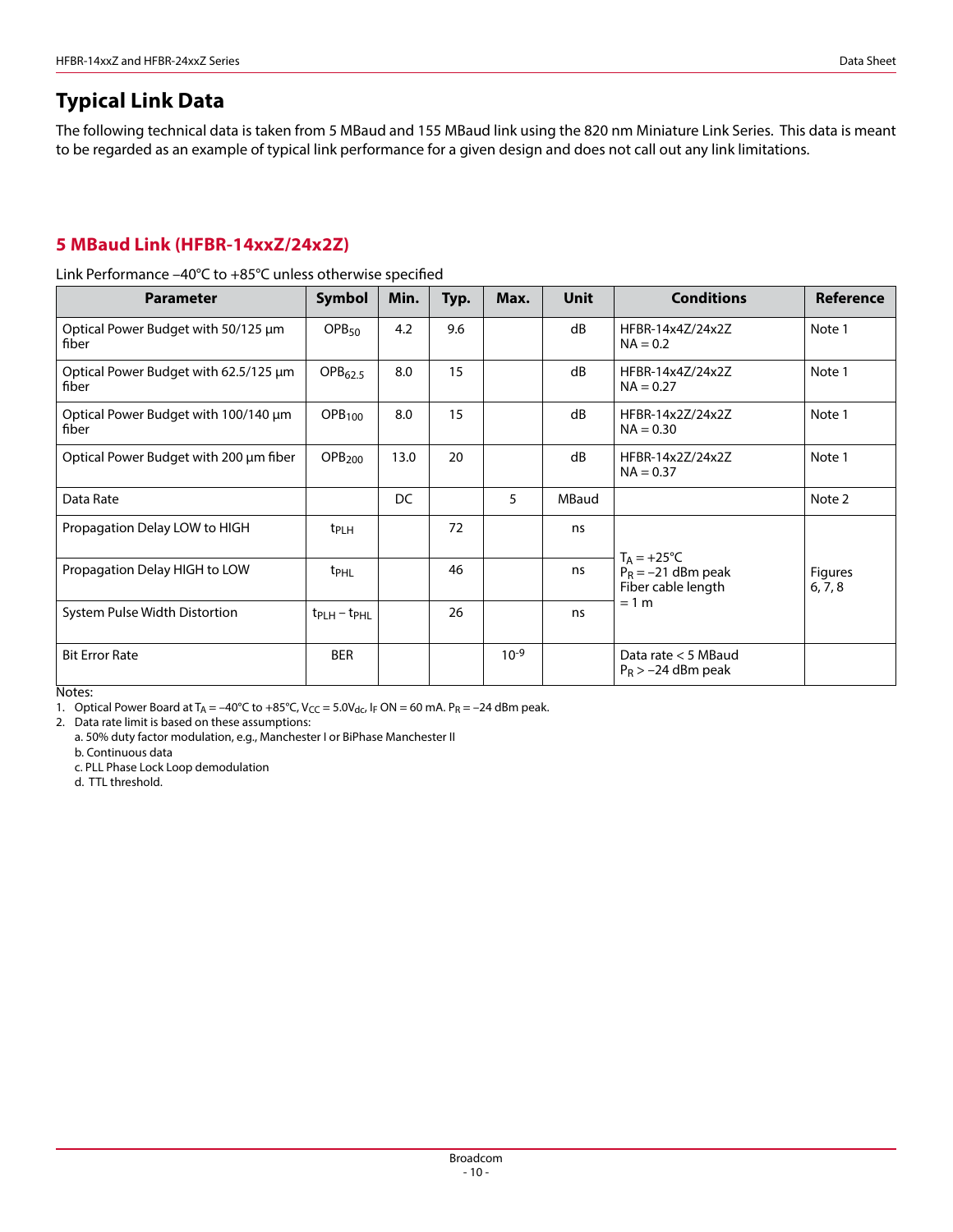## **5 MBaud Logic Link Design**

The resistor R1 is the only significant element in the drive circuit (see Figure 2) that limits the current through the LED, apart from the gate's output port. Depending on the actual gate used, the voltage drop on the output port V<sub>port</sub> could be neglected. The forward voltage value, VF, of the LED depends on the desired LED current and on the temperature (see Figure 9). Make sure you take this behavior into account for the calculations.

The curves in Figure 3, Figure 4, and Figure 5 are constructed assuming no inline splice or any additional system loss. Besides fiber attenuation, for correct power budget calculation, make sure you take into account the effect of bending, humidity, ambient temperature, aging and other relevant influences. All these additional losses reduce the achievable link distance accordingly.

For calculating the LED's aging effect, an additional loss of about 1.5 dB is recognized.

The following example will illustrate the technique for selecting the appropriate value of  $I_F$  and R1:

$$
R_1 = \frac{V_{CC} - V_F}{I_F}
$$

Maximum distance required = 2000 meters by using HFBR-14x4Z/24x2Z logic link with 62.5/125 μm fiber.

Figure 4 shows the "worst-case" drive current of about 43 mA for reaching a distance of about 2000 meters.

Figure 9 shows the transmitter forward voltage of about V<sub>F</sub> = 1.62V. If the typical circuit configuration (Figure 2) is used at V<sub>cc</sub> = 5.0 V, the resistor value "R1" should be choosen to 78.6Ω (3.38 V/43 mA) for reaching driver current of about 43 mA.

Page 16 shows the guaranteed HFBR-14x4Z´s optical output power limit of -16.0 dBm (for driver current of 60 mA) over the entire temperature range.

Figure 10 shows the normalized typical output power. When the transmitter will be driven with 43 mA the optical output power is about 0.70 or –1.55 dB lower than at 60 mA.

With an assumed fiber attenuation of 3.2 dB/km and the reduced driver current of 43 mA, the minimum optical output power at fiber end is about –24 dBm, which is equal to the receiver sensitivity over the entire temperature range.

For balancing the individual additional system losses, the driver current must be increased accordingly.

#### **Figure 2. Typical Circuit Configuration**



Note:

A bypass capacitor (0.01 μF to 0.1 μF ceramic) must be connected from pin 2 to pin 7 of the receiver. Total lead length between both ends of the capacitor and the pins should not exceed 20 mm.

The following diagrams (Figure 3 to Figure 5) serve as an aid in Link Design and are based on theoretical calculations. For broad use, no additional effects such as aging were taken into account. The additional losses and the individual safety buffer values should be added separately. These diagrams reflect the pure viewing of power budget and do not allows conclusions about the actual link quality.

Overdrive: Maximum optical output power of Tx combined with receiver sensitivity of –10 dBm over the entire temperature range.

Typical 25°C: Typical optical output power of Tx combined with receiver sensitivity of -25.4 dBm at T<sub>A</sub> = 25°C.

Worst Case: Minimum optical output power of Tx combined with receiver sensitivity of -24 dBm over the entire temperature range.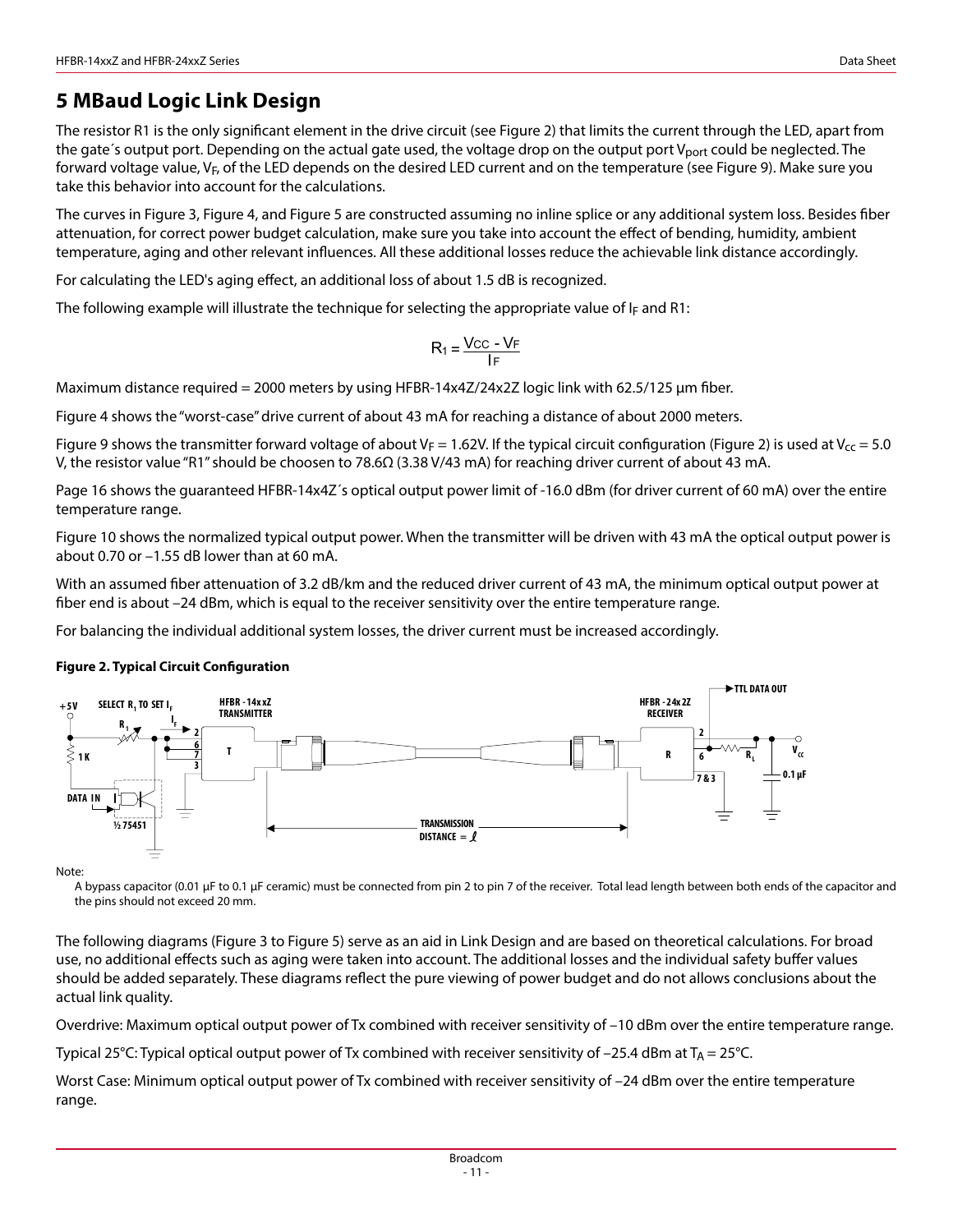#### **Figure 3: Typical HFBR-14x4xZ/HFBR-24x2xZ Link with 100/140 μm Fiber**



**Figure 5: Typical HFBR-14x4xZ/HFBR-24x2xZ Link with 50/125 μm Fiber**



**Figure 6: Typical Propagation Delay Times of Link (HFBR-14x4Z/ HFBR-24x2Z) measured at TA=25°C, 5 MBaud, and with 1m of Cable**



**Figure 4: Typical HFBR-14x4xZ/HFBR-24x2xZ Link with 62.5/125 μm Fiber**



**Figure 7: Typical Pulse Width Distortion of Link (HFBR-14x4Z/HF-BR-24x2Z) measured at TA=25°C, 5 MBaud, and with 1m of Cable**



Broadcom  $-12-$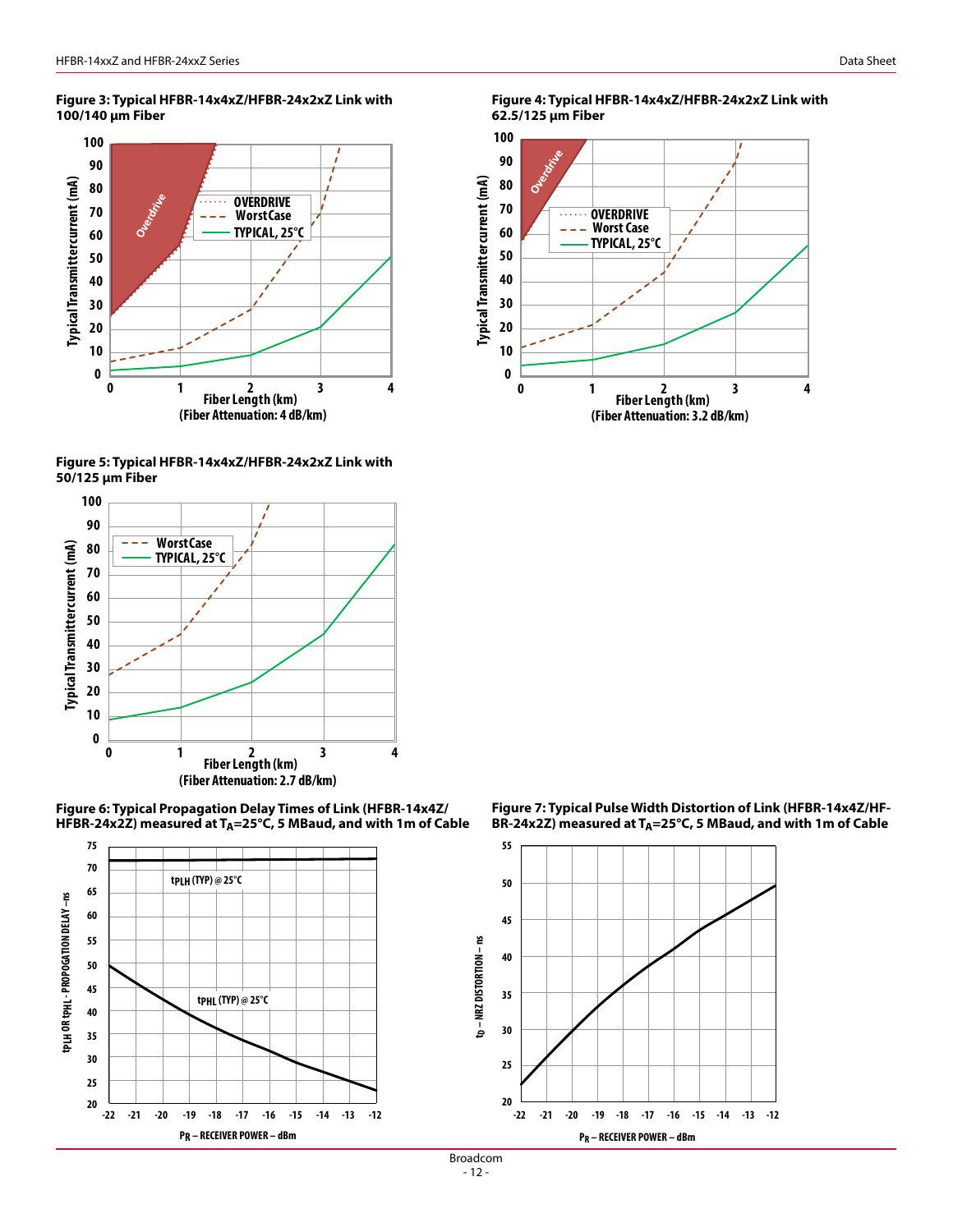#### **Figure 8: System Propagation Delay Test Circuit and Waveform Timing Definitions**



## **155 MBaud Link (HFBR-14x4Z/24x6Z)**

### **Typical Link Performance**

| <b>Parameter</b>                                          | Symbol                | Min. | Typ. $[1, 2]$ | Max. | <b>Unit</b> | <b>Conditions</b>                             | Reference |
|-----------------------------------------------------------|-----------------------|------|---------------|------|-------------|-----------------------------------------------|-----------|
| Optical Power Budget with<br>$50/125$ µm fiber            | OPB <sub>50</sub>     |      | 13.9          |      | dB          | $NA = 0.2$                                    | Note 2    |
| <b>Optical Power Budget</b><br>with $62.5/125$ µm fiber   | OPB <sub>62</sub>     |      | 17.7          |      | dB          | $NA = 0.27$                                   |           |
| <b>Optical Power Budget</b><br>with $100/140 \mu m$ fiber | OPB <sub>100</sub>    |      | 17.7          |      | dB          | $NA = 0.30$                                   |           |
| <b>Optical Power Budget</b><br>with 200 µm PCS fiber      | OPB <sub>200</sub>    |      | 22.0          |      | dB          | $NA = 0.35$                                   |           |
| Data Format 20% to 80% Duty<br>Factor                     |                       | 20   |               | 160  | MBaud       |                                               |           |
| System Pulse Width<br><b>Distortion</b>                   | $ t_{PLH} - t_{PHL} $ |      |               |      | ns          | $PR = -7$ dBm peak 1 m<br>$62.5/125$ µm fiber |           |
| <b>Bit Error Rate</b>                                     | <b>BER</b>            |      | $10^{-9}$     |      |             | Data rate < 100 MBaud<br>$PR > -31$ dBm peak  | Note 2    |

Notes:

1. Typical data at  $T_A = +25^{\circ}C$ ,  $V_{CC} = 5.0V_{dc}$ , PECL serial interface.

2. Typical OPB was determined at a probability of error (BER) of 10<sup>-9</sup>. Lower probabilities of error can be achieved with short fibers that have less optical loss.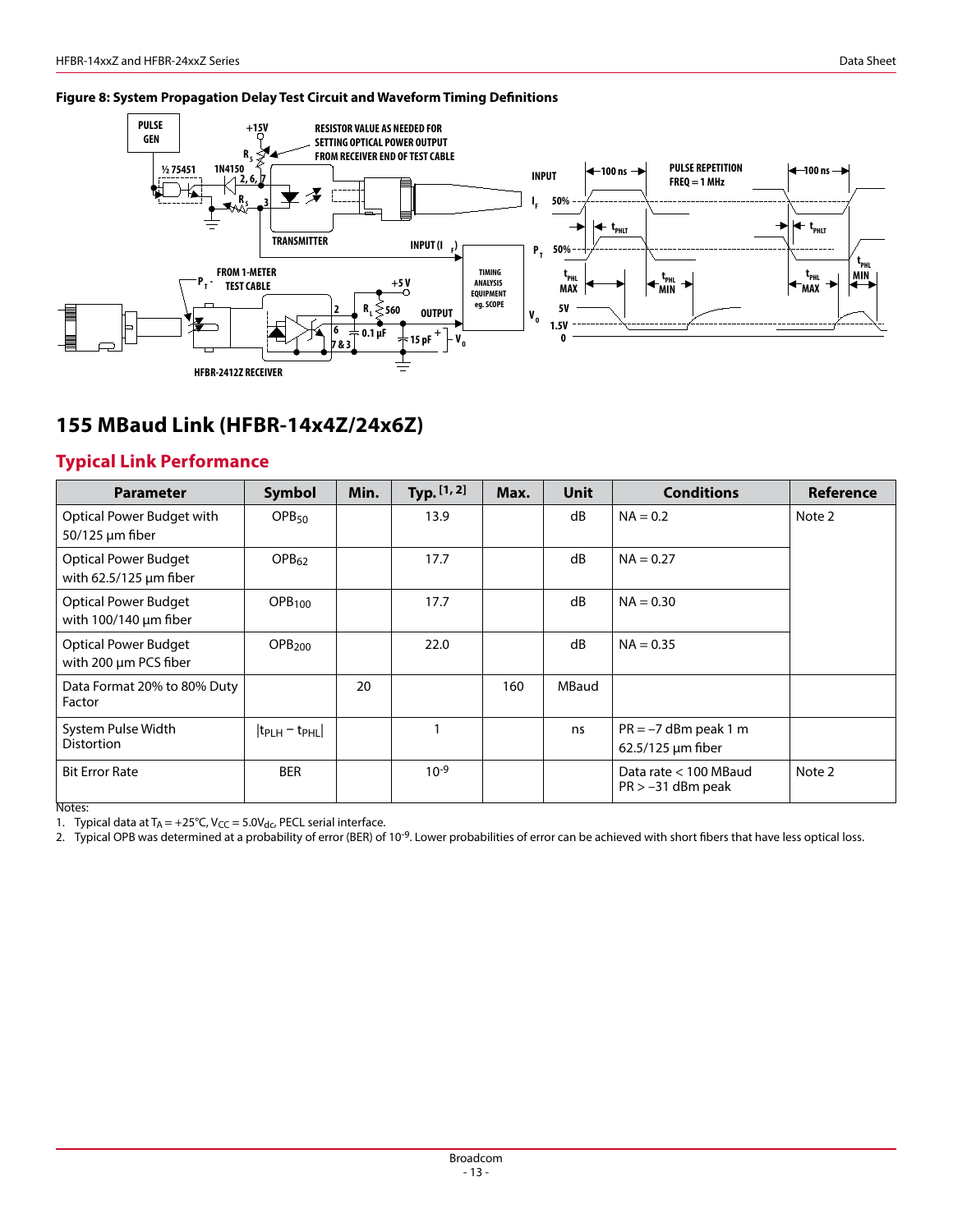## **HFBR-14x2Z/14x4Z/14x5Z Low-Cost High-Speed Transmitters**

### **Description**

The HFBR-14xxZ fiber optic transmitter contains an 820 nm AlGaAs emitter capable of efficiently launching optical power into four different optical fiber sizes: 50/125 µm, 62.5/125 μm, 100/140 μm, and 200 μm Plastic-Clad Silica (PCS). This allows the designer flexibility in choosing the fiber size. The HFBR-14xxZ is designed to operate with the Broadcom Ltd. HFBR-24xxZ fiber optic receivers.

The HFBR-14xxZ transmitter's high coupling efficiency allows the emitter to be driven at low current levels resulting in low power consumption and increased reliability of the transmitter. The HFBR-14x4Z high power transmitter is optimized for small size fiber and typically can launch -15.8 dBm optical power at 60 mA into 50/125 μm fiber and -12 dBm into 62.5/125 μm fiber. The HFBR-14x2Z standard transmitter typically can launch -12 dBm of optical power at 60 mA into 100/140 μm fiber cable. It is ideal for large size fiber such as 100/140 μm. The high launched optical power level is useful for systems where star couplers, taps, or inline connectors create large fixed losses.

For 820 nm Miniature Link transmitters with protection improved option "P" a Zener diode parallel to the LED was implemented. Therefore, a higher ESD capability could be attained.

Note: Parameters "reverse input voltage" and "diode capacitance" for "HFBR-141xPxZ" transmitters deviate from the non P-parts.

Consistent coupling efficiency is assured by the double-lens optical system (Figure 1 on page 9). Power coupled into any of the three fiber types varies less than 5 dB from part to part at a given drive current and temperature. Consistent coupling efficiency reduces receiver dynamic range requirements, which allows for longer link lengths.

### **Housed Product**



**NOTES: 1. PINS 1, 4, 5, AND 8 ARE ELECTRICALLY CONNECTED. 2. PINS 2, 6, AND 7 ARE ELECTRICALLY CONNECTED TO THE HEADER.**

## **Regulatory Compliance - Targeted Specifications**

| Feature                       | Performance                                  | Reference |
|-------------------------------|----------------------------------------------|-----------|
| Electrostatic Discharge (ESD) | Class 1C (>1000V, <2000V) - Human Body Model | Note 1, 4 |
|                               | Class 1B (>500V, <1000V) - Human Body Model  | Note 1, 2 |

## **Absolute Maximum Ratings**

| <b>Parameter</b>             | <b>Symbol</b> | Min.  | Max.   | <b>Unit</b> | Reference |
|------------------------------|---------------|-------|--------|-------------|-----------|
| Storage Temperature          | $T_S$         | $-55$ | $+85$  | °C          |           |
| <b>Operating Temperature</b> | <b>TA</b>     | $-40$ | $+85$  | °C          |           |
| Lead Soldering Cycle         |               |       |        |             |           |
| Temp                         |               |       | $+260$ | °C          |           |
| Time                         |               |       | 10     | sec         |           |
| Forward Input Current        |               |       |        |             |           |
| Peak                         | <b>IFPK</b>   |       | 200    | mA          | Note 3    |
| dc                           | <b>I</b> Fdc  |       | 100    | mA          |           |
| Reverse Input Voltage        | <b>VBR</b>    |       | 1.8    | V           |           |
|                              |               |       | 0.3    | v           | Note 4    |

#### **Notes:**

1. ESD capability for all pins HBM (Human Body Model) according JEDEC JESD22-A114.

2. Valid for not protection improved transmitter option

3. For  $I_{FPK}$  > 100 mA, the time duration should not exceed 2 ns.

4. Only valid for HFBR-141xPxZ (Protection improved option).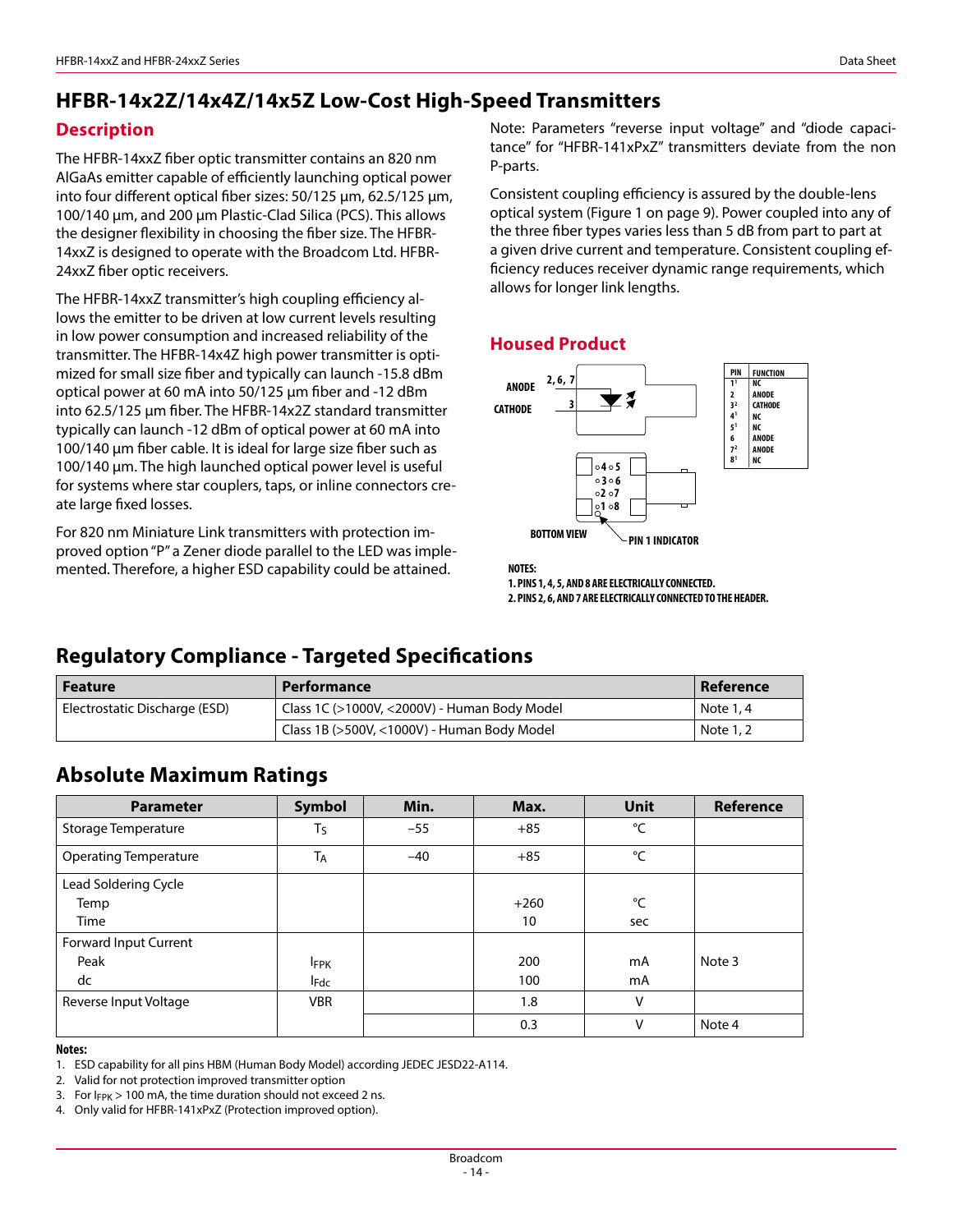### **Electrical/Optical Specifications**

–40°C to +85°C unless otherwise specified.

| <b>Parameter</b>                 | <b>Symbol</b>         | Min. | Typ. $[2]$ | Max. | <b>Unit</b>  | <b>Conditions</b>     | Reference  |
|----------------------------------|-----------------------|------|------------|------|--------------|-----------------------|------------|
| Forward Voltage                  | VF                    | 1.48 | 1.70       | 2.09 | $\vee$       | $I_F = 60$ mA dc      | Figure 9   |
|                                  |                       |      | 1.84       |      |              | $I_F = 100$ mA dc     |            |
| Forward Voltage Temperature      | $\Delta V_F/\Delta T$ |      | $-0.22$    |      | mV/K         | $I_F = 60$ mA dc      | Figure 9   |
| Coefficient                      |                       |      | $-0.18$    |      |              | $I_F = 100$ mA dc     |            |
| Reverse Input Voltage            | <b>V<sub>BR</sub></b> | 1.8  | 3.8        |      | V            | $I_F = -100 \mu A dc$ |            |
|                                  |                       | 0.3  | 0.7        |      | $\mathsf{V}$ | $I_F = -100 \mu A dc$ | Note 10    |
| Peak Emission Wavelength         | <b>l</b> p            | 792  | 820        | 865  | nm           |                       |            |
| Diode Capacitance                | $C_{\mathsf{T}}$      |      | 55         |      | pF           | $V = 0, f = 1 MHz$    |            |
|                                  |                       |      | 70         |      | pF           | $V = 0, f = 1$ MHz    | Note 10    |
| <b>Optical Power Temperature</b> | $\Delta P_T/\Delta T$ |      | $-0.006$   |      | dB/K         | l = 60 mA dc          |            |
| Coefficient                      |                       |      | $-0.010$   |      |              | $l = 100$ mA dc       |            |
| <b>Thermal Resistance</b>        | $\Theta_{JA}$         |      | 490        |      | K/W          |                       | Notes 3, 8 |
| 14x2Z Numerical Aperture         | <b>NA</b>             |      | 0.49       |      |              |                       |            |
| 14x4Z Numerical Aperture         | <b>NA</b>             |      | 0.31       |      |              |                       |            |
| 14x2Z Optical Port Diameter      | D                     |      | 290        |      | μm           |                       | Note 4     |
| 14x4Z Optical Port Diameter      | D                     |      | 150        |      | μm           |                       | Note 4     |

## **HFBR-14x2Z Output Power Measured Out of 1 Meter of Cable**

| <b>Parameter</b>        | <b>Symbol</b>     | Min.    | Typ.    | Max.    | Unit        | <b>Conditions</b>                                                  | Reference     |
|-------------------------|-------------------|---------|---------|---------|-------------|--------------------------------------------------------------------|---------------|
| 50/125 µm Fiber Cable   | P <sub>T50</sub>  | $-21.8$ | $-18.8$ | $-16.8$ | $d$ Bm peak | $T_A = +25$ °C, l <sub>F</sub> = 60 mA                             | Notes 5, 6, 9 |
|                         |                   | $-22.8$ |         | $-15.8$ |             | dBm peak   T <sub>A</sub> = -40°C to +85°C, I <sub>F</sub> = 60 mA |               |
|                         |                   | $-20.3$ | $-16.8$ | $-14.4$ |             | dBm peak $ T_A = +25^{\circ}C$ , $ F = 100 \text{ mA}$             | Figure 10     |
|                         |                   | $-21.9$ |         | $-13.8$ |             | dBm peak $ T_A = -40^{\circ}C$ to $+85^{\circ}C$ , $I_F = 100$ mA  |               |
| 62.5/125 µm Fiber Cable | P <sub>T62</sub>  | $-19.0$ | $-16.0$ | $-14.0$ |             | dBm peak   T <sub>A</sub> = +25°C, I <sub>F</sub> = 60 mA          |               |
|                         |                   | $-20.0$ |         | $-13.0$ |             | dBm peak $ T_A = -40^{\circ}C$ to $+85^{\circ}C$ , $ F = 60$ mA    |               |
|                         |                   | $-17.5$ | $-14.0$ | $-11.6$ |             | dBm peak $ T_A = +25^{\circ}C$ , $I_F = 100$ mA                    |               |
|                         |                   | $-19.1$ |         | $-11.0$ |             | dBm peak $ T_A = -40^{\circ}C$ to $+85^{\circ}C$ , $I_F = 100$ mA  |               |
| 100/140 µm Fiber Cable  | P <sub>T100</sub> | $-15.0$ | $-12.0$ | $-10$   |             | dBm peak   $T_A = +25$ °C, $I_F = 60$ mA                           |               |
|                         |                   | $-16.0$ |         | $-9.0$  |             | dBm peak $ T_A = -40^{\circ}C$ to +85°C, $I_F = 60$ mA             |               |
|                         |                   | $-13.5$ | $-10.0$ | $-7.6$  |             | dBm peak $ T_A = +25^{\circ}C$ , $ F = 100 \text{ mA}$             |               |
|                         |                   | $-15.1$ |         | $-7.0$  |             | dBm peak $ T_A = -40^{\circ}C$ to $+85^{\circ}C$ , $I_F = 100$ mA  |               |
| 200 µm PCS Fiber Cable  | P <sub>T200</sub> | $-10.0$ | $-7.0$  | $-5.0$  |             | dBm peak $ T_A = +25^{\circ}C$ , $I_F = 60$ mA                     |               |
|                         |                   | $-11.0$ |         | $-4.0$  |             | dBm peak $ T_A = -40^{\circ}C$ to +85°C, $I_F = 60$ mA             |               |
|                         |                   | $-8.5$  | $-5.0$  | $-2.6$  |             | dBm peak $ T_A = +25^{\circ}C$ , $I_F = 100 \text{ mA}$            |               |
|                         |                   | $-10.1$ |         | $-2.0$  |             | dBm peak $ T_A = -40^{\circ}C$ to $+85^{\circ}C$ , $I_F = 100$ mA  |               |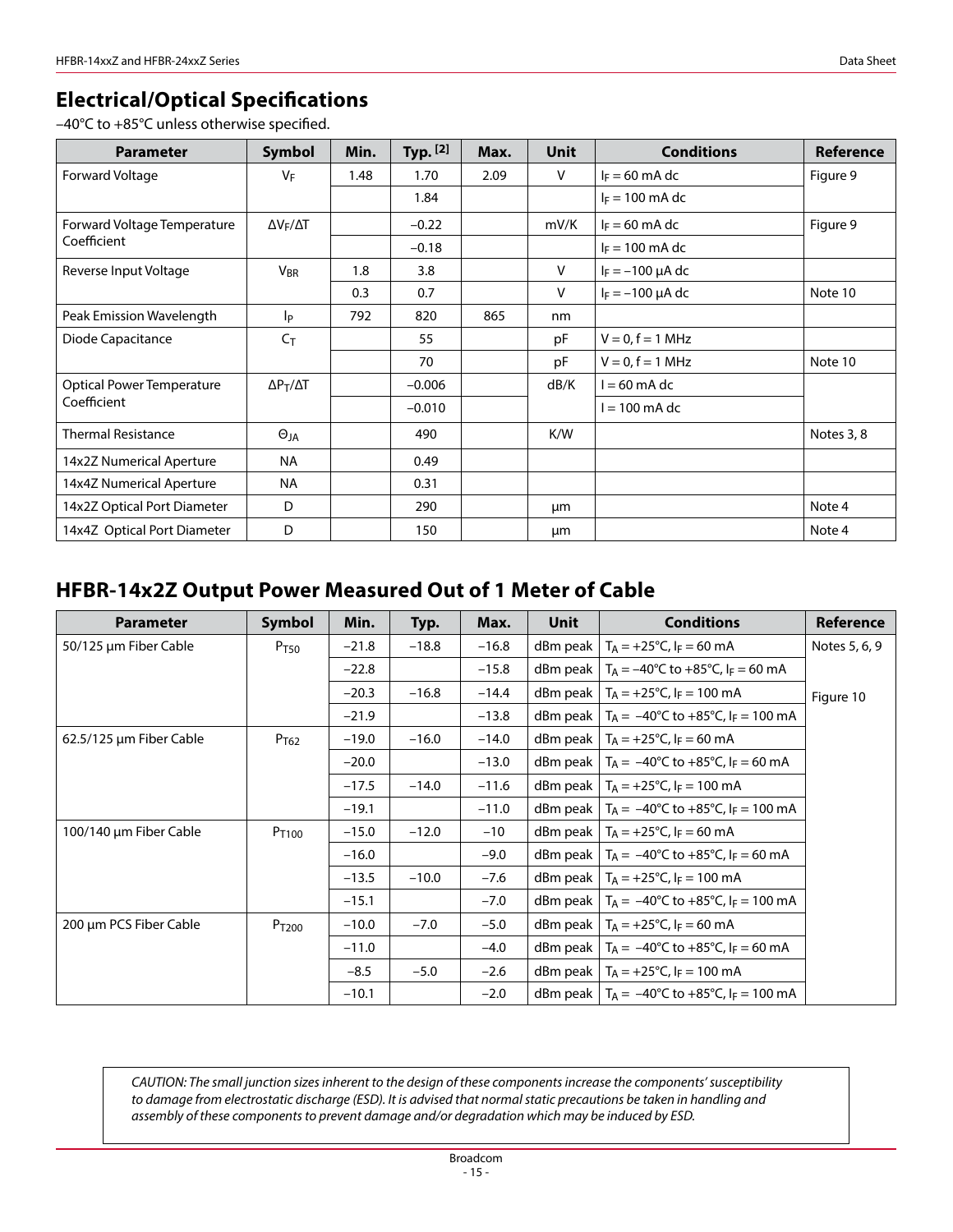### **HFBR-14x4Z Output Power Measured out of 1 Meter of Cable**

| <b>Parameter</b>        | <b>Symbol</b>     | Min.    | Typ. $[2]$ | Max.    | <b>Unit</b>         | <b>Conditions</b>                                       | Reference     |
|-------------------------|-------------------|---------|------------|---------|---------------------|---------------------------------------------------------|---------------|
| 50/125 µm Fiber Cable   | P <sub>T50</sub>  | $-18.8$ | $-15.8$    | $-13.8$ | dBm peak            | $T_A = +25$ °C, $I_F = 60$ mA                           | Notes 5, 6, 9 |
| $NA = 0.2$              |                   | $-19.8$ |            | $-12.8$ | dBm peak            | $T_A = -40^{\circ}C$ to $+85^{\circ}C$ , $I_F = 60$ mA  |               |
|                         |                   | $-17.3$ | $-13.8$    | $-11.4$ | dBm peak            | $T_A = +25$ °C, I <sub>F</sub> = 100 mA                 | Figure 10     |
|                         |                   | $-18.9$ |            | $-10.8$ | dBm peak            | $T_A = -40^{\circ}C$ to $+85^{\circ}C$ , $I_F = 100$ mA |               |
| 62.5/125 µm Fiber Cable | P <sub>T62</sub>  | $-15.0$ | $-12.0$    | $-10.0$ | dBm peak            | $T_A = +25$ °C, $I_F = 60$ mA                           |               |
| $NA = 0.275$            |                   | $-16.0$ |            | $-9.0$  | dBm peak            | $T_A = -40^{\circ}C$ to $+85^{\circ}C$ , $I_F = 60$ mA  |               |
|                         |                   | $-13.5$ | $-10.0$    | $-7.6$  | dBm peak            | $T_A = +25$ °C, l <sub>F</sub> = 100 mA                 |               |
|                         |                   | $-15.1$ |            | $-7.0$  | dBm peak            | $T_A = -40^{\circ}C$ to $+85^{\circ}C$ , $I_F = 100$ mA |               |
| 100/140 µm Fiber Cable  | P <sub>T100</sub> | $-11.5$ | $-8.5$     | $-6.5$  | dBm peak            | $T_A = +25$ °C, I <sub>F</sub> = 60 mA                  |               |
| $NA = 0.3$              |                   | $-12.5$ |            | $-5.5$  | dBm peak            | $T_A = -40^{\circ}$ C to $+85^{\circ}$ C, $I_F = 60$ mA |               |
|                         |                   | $-10.0$ | $-6.5$     | $-4.1$  | dBm peak            | $T_A = +25$ °C, l <sub>F</sub> = 100 mA                 |               |
|                         |                   | $-11.6$ |            | $-3.5$  | dBm peak            | $T_A = -40^{\circ}C$ to $+85^{\circ}C$ , $I_F = 100$ mA |               |
| 200 µm PCS Fiber Cable  | P <sub>T200</sub> | $-7.5$  | $-4.5$     | $-2.5$  | dBm peak            | $T_A = +25$ °C, $I_F = 60$ mA                           |               |
| $NA = 0.37$             |                   | $-8.5$  |            | $-1.5$  | dBm peak            | $T_A = -40^{\circ}C$ to $+85^{\circ}C$ , $I_F = 60$ mA  |               |
|                         |                   | $-6.0$  | $-2.5$     | $-0.1$  | $d$ Bm peak $\vert$ | $T_A = +25$ °C, I <sub>F</sub> = 100 mA                 |               |
|                         |                   | $-7.6$  |            | 0.5     | $d$ Bm peak $ $     | $T_A = -40^{\circ}C$ to $+85^{\circ}C$ , $I_F = 100$ mA |               |

### **HFBR-14x5Z Output Power Measured out of 1 Meter of Cable**

| <b>Parameter</b>        | Symbol            | Min.    | Typ.    | Max.    | Unit | <b>Conditions</b>                                     | Reference     |
|-------------------------|-------------------|---------|---------|---------|------|-------------------------------------------------------|---------------|
| 50/125 µm Fiber Cable   | P <sub>T50</sub>  | $-16.5$ | $-14.3$ | $-11.5$ |      | dBm peak $ T_A = +25^{\circ}C$ , $ F = 60$ mA         | Notes 5, 6, 9 |
| $NA = 0.2$              |                   | $-17.5$ |         | $-10.5$ |      | dBm peak $ T_A = -40^{\circ}C$ to 85°C, $I_F = 60$ mA |               |
| 62.5/125 µm Fiber Cable | P <sub>T62</sub>  | $-12.0$ | $-10.5$ | $-8.0$  |      | dBm peak $ T_A = +25^{\circ}C$ , $ F = 60$ mA         | Figure 10     |
| $NA = 0.275$            |                   | $-13.0$ |         | $-7.0$  |      | dBm peak $ T_A = -40^{\circ}C$ to 85°C, $I_F = 60$ mA |               |
| 200 µm Fiber Cable      | P <sub>T200</sub> | $-6.0$  | $-3.6$  | 0.0     |      | dBm peak $ T_A = +25^{\circ}C$ , $ F = 60 \text{ mA}$ |               |
| $NA = 0.37$             |                   | $-7.0$  |         | 1.0     |      | dBm peak $ T_A = -40^{\circ}C$ to 85°C, $I_F = 60$ mA |               |

## **14x2Z/14x4Z/14x5Z Dynamic Characteristics**

| <b>Parameter</b>                                   | Symbol                          | Min. | Typ. [2] | Max. | Unit              | <b>Conditions</b>                  | Reference |
|----------------------------------------------------|---------------------------------|------|----------|------|-------------------|------------------------------------|-----------|
| Rise Time, Fall Time<br>(10% to 90%)               | t <sub>r</sub> , t <sub>f</sub> |      | 4.0      | 6.5  | ns<br>No pre-bias | $I_F = 60 \text{ mA}$<br>Figure 11 | Note 7    |
| Rise Time, Fall Time<br>(10% to 90%)               | t <sub>r</sub> , t <sub>f</sub> |      | 3.0      |      | ns                | $I_F = 10$ to 100 mA               | Figure 12 |
| Pulse Width Distortion<br>$\overline{\phantom{a}}$ | <b>PWD</b>                      |      | 0.5      |      | ns                |                                    | Figure 12 |

Notes:

1. For  $I_{FPK}$  > 100 mA, the time duration should not exceed 2 ns.

2. Typical data at  $T_A = +25^{\circ}C$ .

3. Thermal resistance is measured with the transmitter coupled to a connector assembly and mounted on a printed circuit board.

4. D is measured at the plane of the fiber face and defines a diameter where the optical power density is within 10 dB of the maximum.

5. PT is measured with a large area detector at the end of 1 meter of mode stripped cable, with an ST precision ceramic ferrule (MILSTD- 83522/13) for HFBR-141xZ, and with an SMA 905 precision ceramic ferrule for HFBR-140xZ.

6. When changing mW to dBm, the optical power is referenced to 1 mW. Optical Power P(dBm) = 10log (P(mW) / 1 mW)

7. Pre-bias is recommended if signal rate >10 MBaud, see recommended drive circuit in Figure 11.

8. Pins 2, 6, and 7 are welded to the anode header connection to minimize the thermal resistance from junction to ambient. To further reduce the thermal resistance, the anode trace should be made as large as is consistent with good RF circuit design.

9. Fiber NA is measured at the end of 2 meters of mode stripped fiber, using the far-field pattern. NA is defined as the sine of the half angle, determined at 5% of the peak intensity point. When using other manufacturer's fiber cable, results will vary due to differing NA values and specification methods.

10. Only valid for HFBR-141xPxZ (Protection improved option).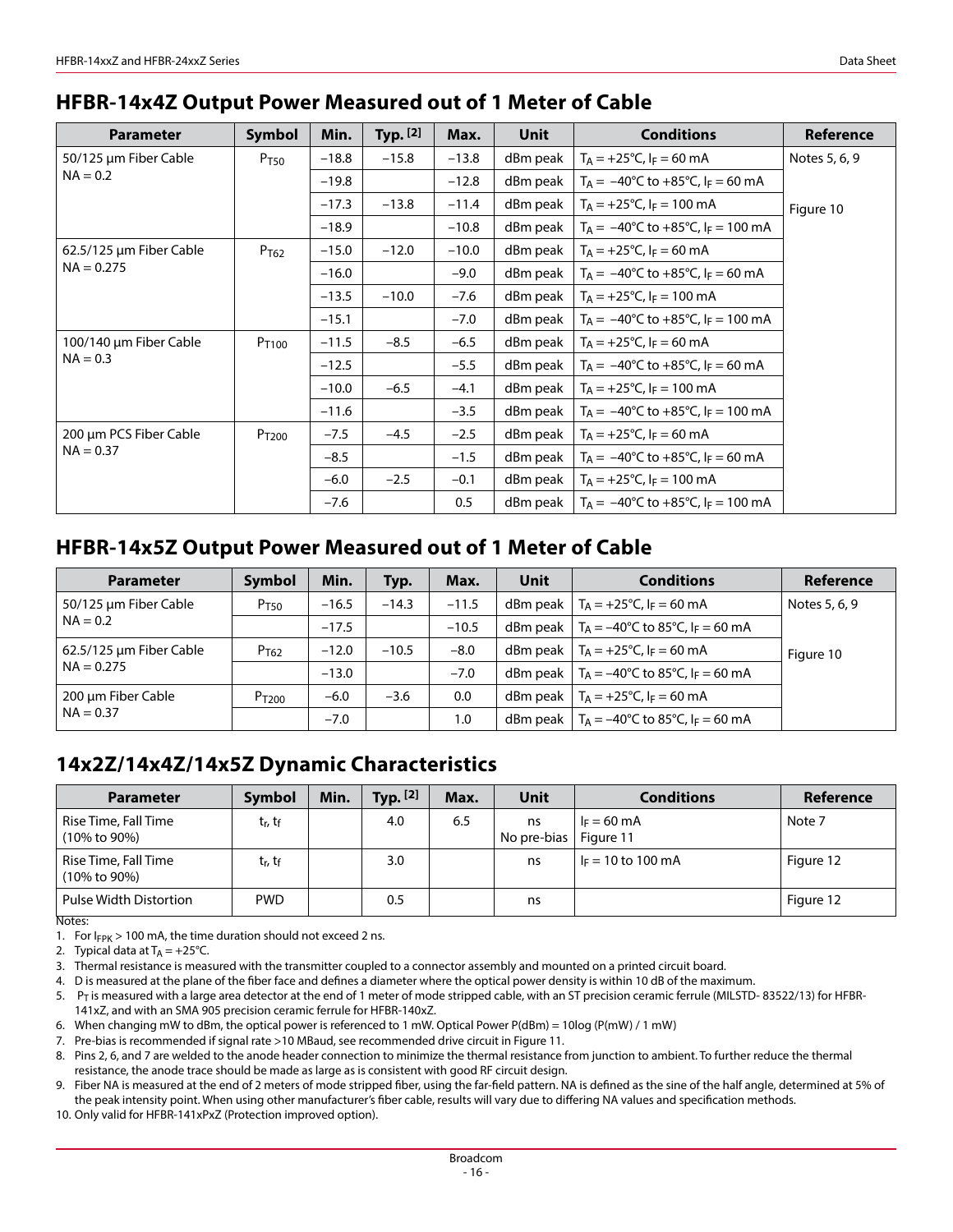*All HFBR-14XXZ LED transmitters are classified as IEC 825-1 Accessible Emission Limit (AEL) Class 1 based upon the current proposed draft scheduled to go in to effect on January 1, 1997. AEL Class 1 LED devices are considered eye safe. Contact your Broadcom Ltd. sales representative for more information.*

*CAUTION: The small junction sizes inherent to the design of these components increase the components' susceptibility to damage from electrostatic discharge (ESD). It is advised that normal static precautions be taken in handling and assembly of these components to prevent damage and/or degradation which may be induced by ESD.*



**Figure 9: Typical Forward Voltage and Current Characteristics Figure 10: Normalized Typical Transmitter Output vs.** 



**Forward Current**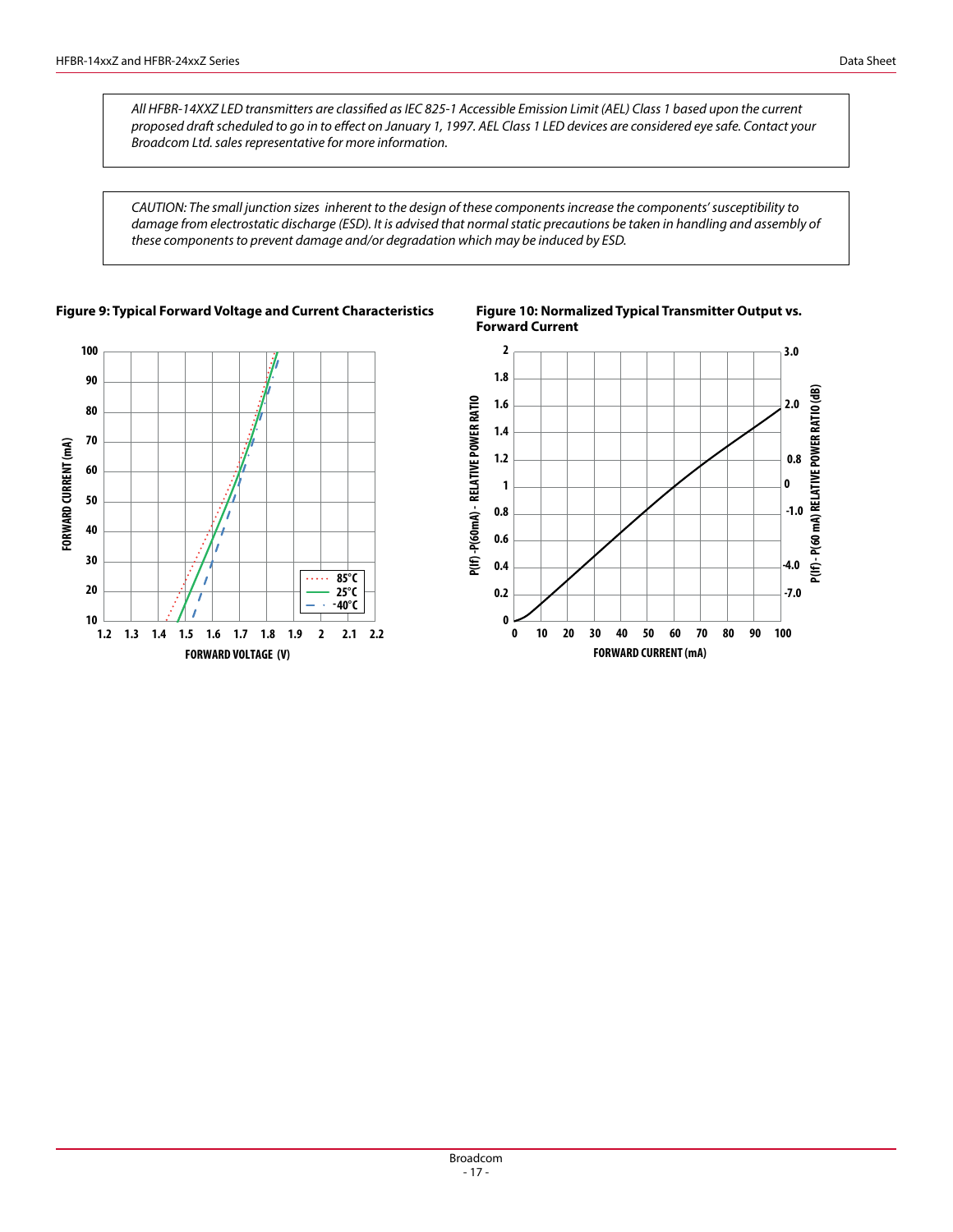## **Recommended Transmitter Driver Circuitry**

| Transmitter        | R1  |     | R3               | - 5   |
|--------------------|-----|-----|------------------|-------|
| HFBR-14x2Z/x4Z/x5Z | 33Ω | 33Ω | 270 <sub>Ω</sub> | 75 pF |

#### **Figure 11: Recommended Drive Circuit**



Note: The component values shown in the table create a typical driver current of 60mA (peak). An individual check of the optical output signal quality of the used optic transmitter is recommended during the circuit design.

#### Figure 12: Test Circuit for Measuring t<sub>r</sub>, tf

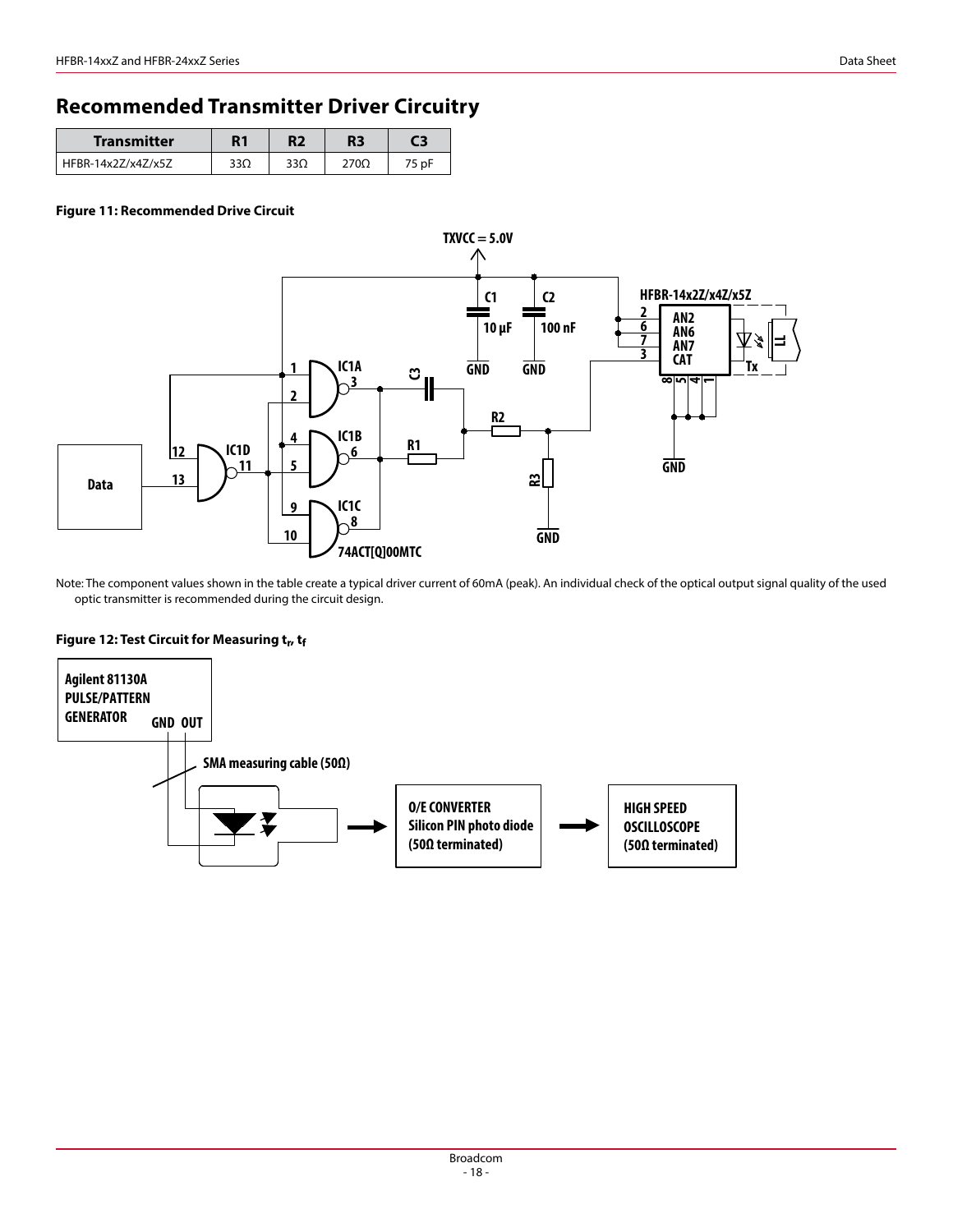## **HFBR-24x2Z Low-Cost 5 MBaud Receiver**

### **Description**

The HFBR-24x2Z fiber optic receiver is designed to operate with the Broadcom Ltd. HFBR-14xxZ fiber optic transmitter and 50/125 µm, 62.5/125 µm, 100/140 µm, and 200 µm Plastic-Clad Silica (PCS) fiber optic cable. Consistent coupling into the receiver is assured by the lensed optical system (Figure 1). Response does not vary with fiber size  $\leq 0.100$  µm.

The HFBR-24x2Z receiver incorporates an integrated photo IC containing a photodetector and dc amplifier driving an opencollector Schottky output transistor. The HFBR-24x2Z is designed for direct interfacing to popular logic families. The absence of an internal pull-up resistor allows the open-collector output to be used with logic families such as CMOS requiring voltage excursions much higher than  $V_{CC}$ .

Both the open-collector Data output Pin 6 and V<sub>CC</sub> Pin 2 are referenced to Com Pins 3 and 7. The Data output allows busing, strobing and wired OR circuit configurations. The transmitter is designed to operate from a single +5V supply. It is essential that a bypass capacitor (100 nF ceramic) be connected from Pin 2 ( $V_{CC}$ ) to Pin 3 (circuit common) of the receiver.

### **Housed Product**



#### **NOTES:**

**1. PINS 1, 4, 5, AND 8 ARE ELECTRICALLY CONNECTED.**

**2. PINS 3 AND 7 ARE ELECTRICALLY CONNECTED TO THE HEADER.**

### **Absolute Maximum Ratings**

| <b>Parameter</b>                          | Symbol               | Min.   | Max.         | <b>Unit</b>        | <b>Reference</b> |
|-------------------------------------------|----------------------|--------|--------------|--------------------|------------------|
| Storage Temperature                       | $T_S$                | $-55$  | $+85$        | °C                 |                  |
| <b>Operating Temperature</b>              | <b>T<sub>A</sub></b> | $-40$  | $+85$        | °C                 |                  |
| Lead Soldering Cycle<br>Temp<br>Time      |                      |        | $+260$<br>10 | $^{\circ}C$<br>sec | Note 1           |
| Supply Voltage                            | V <sub>CC</sub>      | $-0.5$ | $+7.0$       | v                  |                  |
| <b>Output Current</b>                     | $I_{\rm O}$          |        | 25           | mA                 |                  |
| Output Voltage                            | $V_{\rm O}$          | $-0.5$ | $+18.0$      | $\vee$             |                  |
| <b>Output Collector Power Dissipation</b> | P <sub>O AV</sub>    |        | 40           | mW                 |                  |
| Fan Out (TTL)<br>$\overline{\cdots}$      | N                    |        | 5            |                    | Note 2           |

Notes:

1. 2.0 mm from where leads enter case.

2. 8 mA load (5 x 1.6 mA),  $RL = 560 \Omega$ .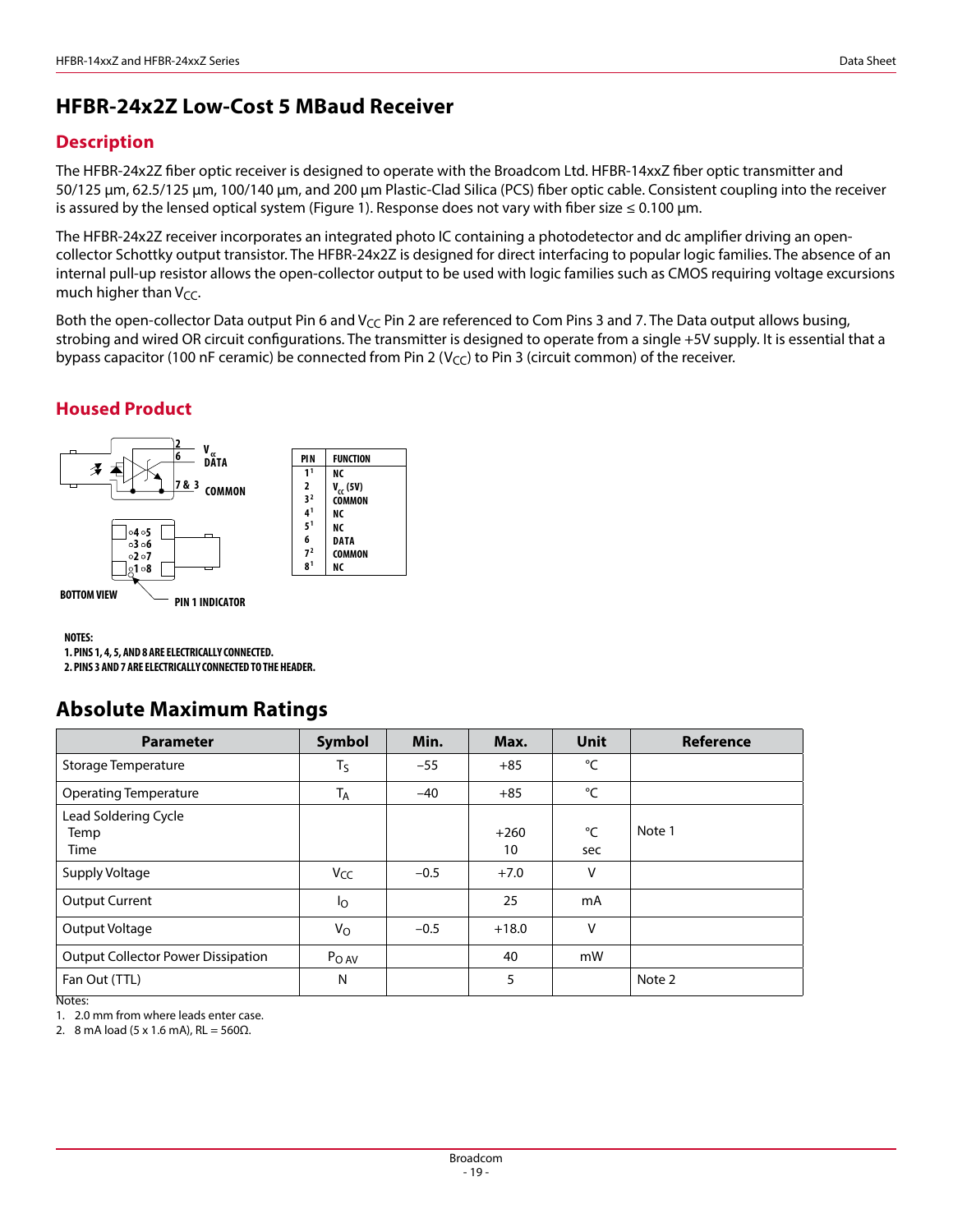## **Electrical/Optical Characteristics**

–40°C to + 85°C unless otherwise specified. Fiber sizes with core diameter ≤ 100 µm and N/A ≤ 0.35, 4.75V ≤ V<sub>CC</sub> ≤ 5.25V.

| <b>Parameter</b>             | Symbol       | Min. | Typ. $[3]$ | Max. | Unit | <b>Conditions</b>                            | Reference |
|------------------------------|--------------|------|------------|------|------|----------------------------------------------|-----------|
| High Level Output Current    | Iон          |      |            | 250  | μA   | $V_{\Omega} = 18$ , P <sub>R</sub> < -40 dBm |           |
| Low Level Output Voltage     | $V_{OL}$     |      | 0.4        | 0.5  | ۷    | $IO = 8$ m, $PR > -24$ dBm                   |           |
| High Level Supply Current    | <b>I</b> CCH |      | 3.5        | 6.3  | mA   | $V_{CC}$ = 5.25 V, P <sub>R</sub> < -40 dBm  |           |
| Low Level Supply Current     | <b>ICCL</b>  |      | 6.2        | 10   | mA   | $V_{CC}$ = 5.25 V, P <sub>R</sub> > -24 dBm  |           |
| Equivalent NA                | <b>NA</b>    |      | 0.50       |      |      |                                              |           |
| <b>Optical Port Diameter</b> | D            |      | 400        |      | μm   |                                              | Note 4    |

## **Dynamic Characteristics**

–40°C to +85°C unless otherwise specified;  $4.75V \leq V_{CC} \leq 5.25V$ ; BER  $\leq 10^{-9}$ 

| <b>Parameter</b>                                    | <b>Symbol</b>     | Min.           | Typ. $[3]$ | Max.           | Unit                  | <b>Conditions</b>                                                             | Reference |
|-----------------------------------------------------|-------------------|----------------|------------|----------------|-----------------------|-------------------------------------------------------------------------------|-----------|
| Peak Optical Input Power Logic Level<br><b>HIGH</b> | P <sub>RH</sub>   |                |            | $-40$<br>0.1   | dBm peak  <br>µW peak | $\lambda_P = 820$ nm                                                          | Note 5    |
| Peak Optical Input Power Logic Level<br>LOW         | $P_{RL}$          | $-25.4$<br>2.9 |            | $-9.2$<br>120  |                       | dBm peak $ T_A = +25^{\circ}C$ ,<br>$\mu$ W peak   $I_{\Omega}$ = 8 mA        | Note 5    |
|                                                     |                   | $-24.0$<br>4.0 |            | $-10.0$<br>100 | $\mu$ W peak          | dBm peak $ T_A = -40^{\circ}C$ to $+85^{\circ}C$ ,<br>$I_{OL} = 8 \text{ mA}$ |           |
| Propagation Delay LOW to HIGH                       | <b>t</b> PLHR     |                | 65         |                | ns                    | $T_A = +25$ °C,<br>$P_R = -21$ dBm,                                           | Note 6    |
| Propagation Delay HIGH to LOW                       | t <sub>PHLR</sub> |                | 49         |                | ns                    | Data Rate = $5$ MBaud                                                         |           |

**Notes:**

1. 2.0 mm from where leads enter case.

2. 8 mA load (5 x 1.6 mA), RL =  $560\Omega$ .

3. Typical data at  $T_A = +25^{\circ}C$ ,  $V_{CC} = 5.0V_{DC}$ .

4. D is the effective diameter of the detector image on the plane of the fiber face. The numerical value is the product of the actual detector diameter and the lens magnification.

5. Measured at the end of 100/140 μm fiber optic cable with large area detector.

6. Propagation delay through the system is the result of several sequentially-occurring phenomena. Consequently it is a combination of data-rate-limiting effects and of transmission-time effects. Because of this, the data-rate limit of the system must be described in terms of time differentials between delays imposed on falling and rising edges. As the cable length is increased, the propagation delays increase at 5 ns per meter of length. Data rate, as limited by pulse width distortion, is not affected by increasing cable length if the optical power level at the receiver is maintained.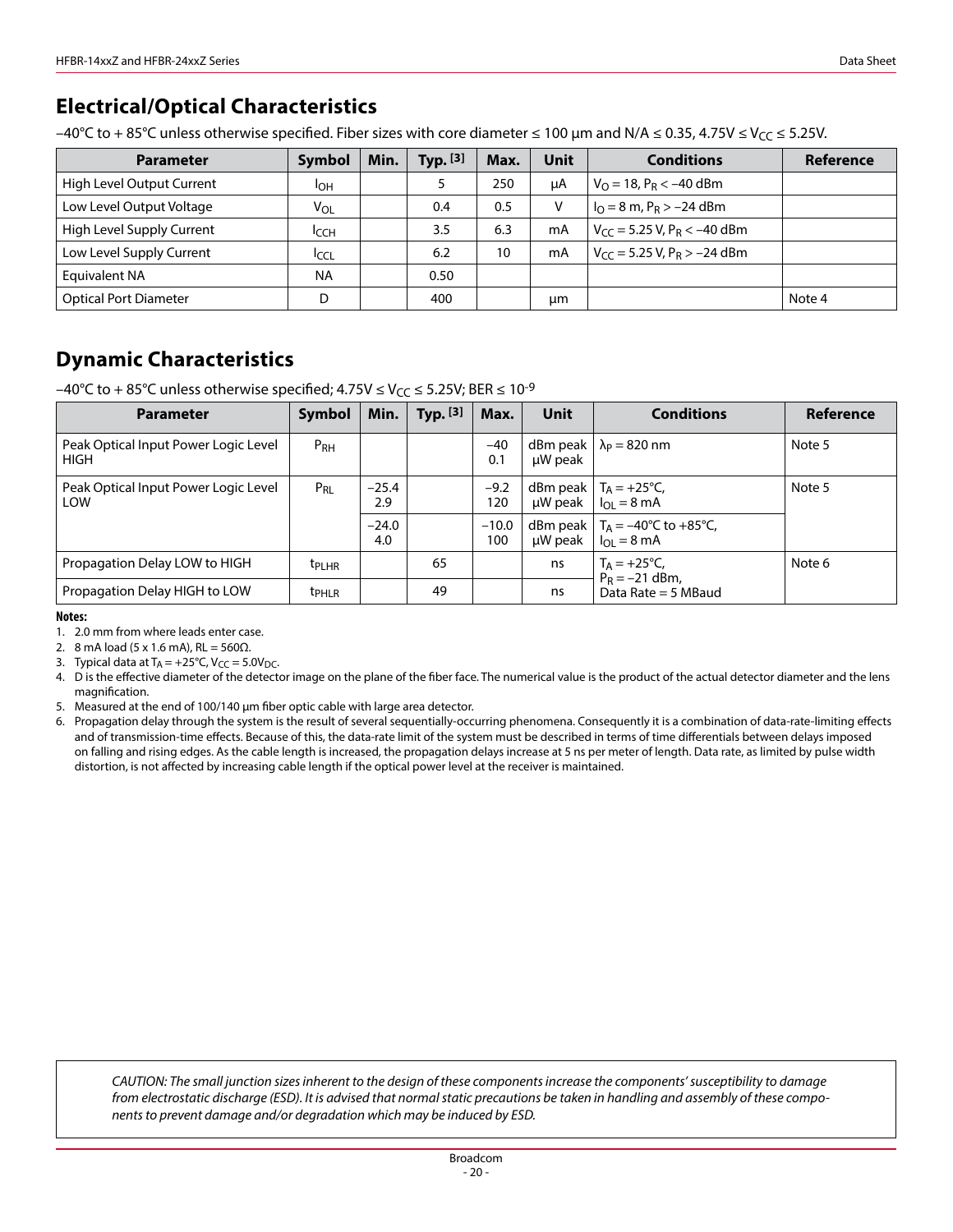## **HFBR-24x6Z Low-Cost 125 MHz Receiver**

### **Description**

The HFBR-24x6Z fiber optic receiver is designed to operate with the Broadcom Ltd. HFBR-14xxZ fiber optic transmitters and 50/125 µm, 62.5/125 µm, 100/140 µm, and 200 µm Plastic-Clad Silica (PCS) fiber optic cable. Consistent coupling into the receiver is assured by the lensed optical system (Figure 1). Response does not vary with fiber size for core diameters of 100 µm or less.

The receiver output is an analog signal which allows follow-on circuitry to be optimized for a variety of distance/data rate requirements. Low-cost external components can be used to convert the analog output to logic compatible signal levels for various data formats and data rates up to 175 MBaud. This distance/data rate trade-off results in increased optical power budget at lower data rates which can be used for additional distance or splices.

The HFBR-24x6Z receiver contains a PIN photodiode and low noise transimpedance preamplifier integrated circuit. The HFBR-24x6Z receives an optical signal and converts it to an analog voltage. The output is a buffered emitter follower. Because the signal amplitude from the HFBR-24x6Z receiver is much larger than from a simple PIN photodiode, it is less susceptible to EMI, especially at high signaling rates. For very noisy environments, the conductive or metal port option is recommended. A receiver dynamic range of 23 dB over temperature is achievable, assuming a Bit Error Rate (BER) of 10-9.

The frequency response is typically DC to 125 MHz. Although the HFBR-24x6Z is an analog receiver, it is compatible with digital systems.

The recommended ac coupled receiver circuit is shown in Figure 14. A 10Ω resistor must be connected between pin 6 and the power supply, and a 100 nF ceramic bypass capacitor must be connected between the power supply and ground. In addition, pin 6 should be filtered to protect the receiver from noisy host systems. Refer to AN 1065 for details.



### **Housed Product Figure 13: Simplified Schematic Diagram**

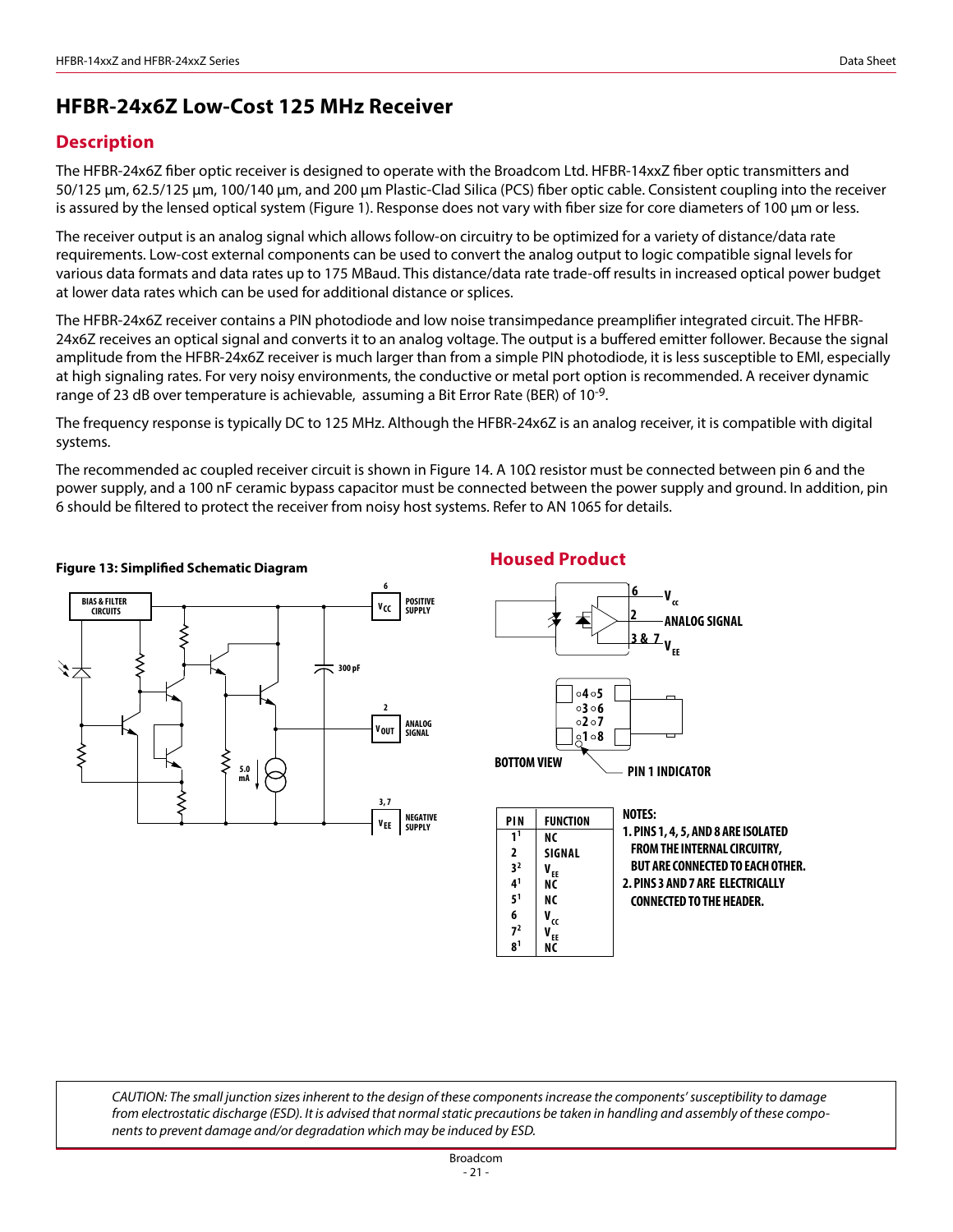## **Absolute Maximum Ratings**

| <b>Parameter</b>                     | Symbol          | Min.   | Max.         | Unit      | Reference |
|--------------------------------------|-----------------|--------|--------------|-----------|-----------|
| Storage Temperature                  | $T_S$           | $-55$  | $+85$        | °C        |           |
| <b>Operating Temperature</b>         | <b>TA</b>       | $-40$  | $+85$        | °C        |           |
| Lead Soldering Cycle<br>Temp<br>Time |                 |        | $+260$<br>10 | °C<br>sec | Note 1    |
| Supply Voltage                       | V <sub>CC</sub> | $-0.5$ | $+6.0$       | v         |           |
| <b>Output Current</b>                | Ιo              |        | 25           | mA        |           |
| Signal Pin Voltage                   | Vsig            | $-0.5$ | Vcc          | V         |           |

## **Electrical/Optical Characteristics**

 $-40^{\circ}$ C to +85°C; 4.75V ≤ Supply Voltage ≤ 5.25 V, R<sub>LOAD</sub> = 511Ω, Fiber sizes with core diameter ≤ 100 μm, and NA ≤ 0.35 unless otherwise specified.

| <b>Parameter</b>                              | Symbol     | Min.           | Typ. $[2]$       | Max.             | <b>Unit</b>                | <b>Conditions</b>                                                      | Reference           |  |
|-----------------------------------------------|------------|----------------|------------------|------------------|----------------------------|------------------------------------------------------------------------|---------------------|--|
| Responsivity                                  | $R_{P}$    | 5.3            | 7                | 9.6              | $mV/\mu W$                 | $T_A = +25$ °C at 820 nm, 50 MHz                                       | Note 3, 4           |  |
|                                               |            | 4.5            |                  | 11.5             | $mV/\mu W$                 | T <sub>A</sub> = $-40^{\circ}$ C to $+85^{\circ}$ C at 820nm,<br>50MHz | Figure 18           |  |
| RMS Output Noise Voltage                      | $V_{NO}$   |                | 0.40             | 0.59             | mV                         | Bandwidth filtered at 75 MHz<br>$P_R = 0 \mu W$                        | Note 5              |  |
|                                               |            |                |                  | 0.70             | mV                         | Unfiltered bandwidth<br>$P_R = 0 \mu W$                                | Figure 15           |  |
| Equivalent Input Optical<br>Noise Power (RMS) | <b>PN</b>  |                | $-43.0$<br>0.050 | $-41.4$<br>0.065 | d <sub>Bm</sub><br>μW      | Bandwidth filtered at 75 MHz                                           |                     |  |
| <b>Optical Input Power</b><br>(Overdrive)     | $P_R$      |                |                  | $-7.6$<br>175    | $d$ Bm peak $ $<br>µW peak | $T_A = +25$ °C                                                         | Note 6<br>Figure 16 |  |
|                                               |            |                |                  | $-8.2$<br>150    | $d$ Bm peak  <br>µW peak   | $T_A = -40^{\circ}C$ to $+85^{\circ}C$                                 |                     |  |
| Output Impedance                              | Zo         |                | 30               |                  | Ω                          | Test Frequency = 50 MHz                                                |                     |  |
| dc Output Voltage                             | $V_{Odc}$  | $V_{cc}$ – 4.2 | $V_{cc}$ – 3.1   | $V_{cc}$ – 2.4   | V                          | $P_R = 0 \mu W$                                                        |                     |  |
| Power Supply Current                          | <b>IEE</b> |                | 9                | 15               | mA                         | $R_{\text{LOAD}} = 510\Omega$                                          |                     |  |
| <b>Equivalent NA</b>                          | <b>NA</b>  |                | 0.35             |                  |                            |                                                                        |                     |  |
| Equivalent Diameter                           | D          |                | 324              |                  | μm                         |                                                                        | Note 7              |  |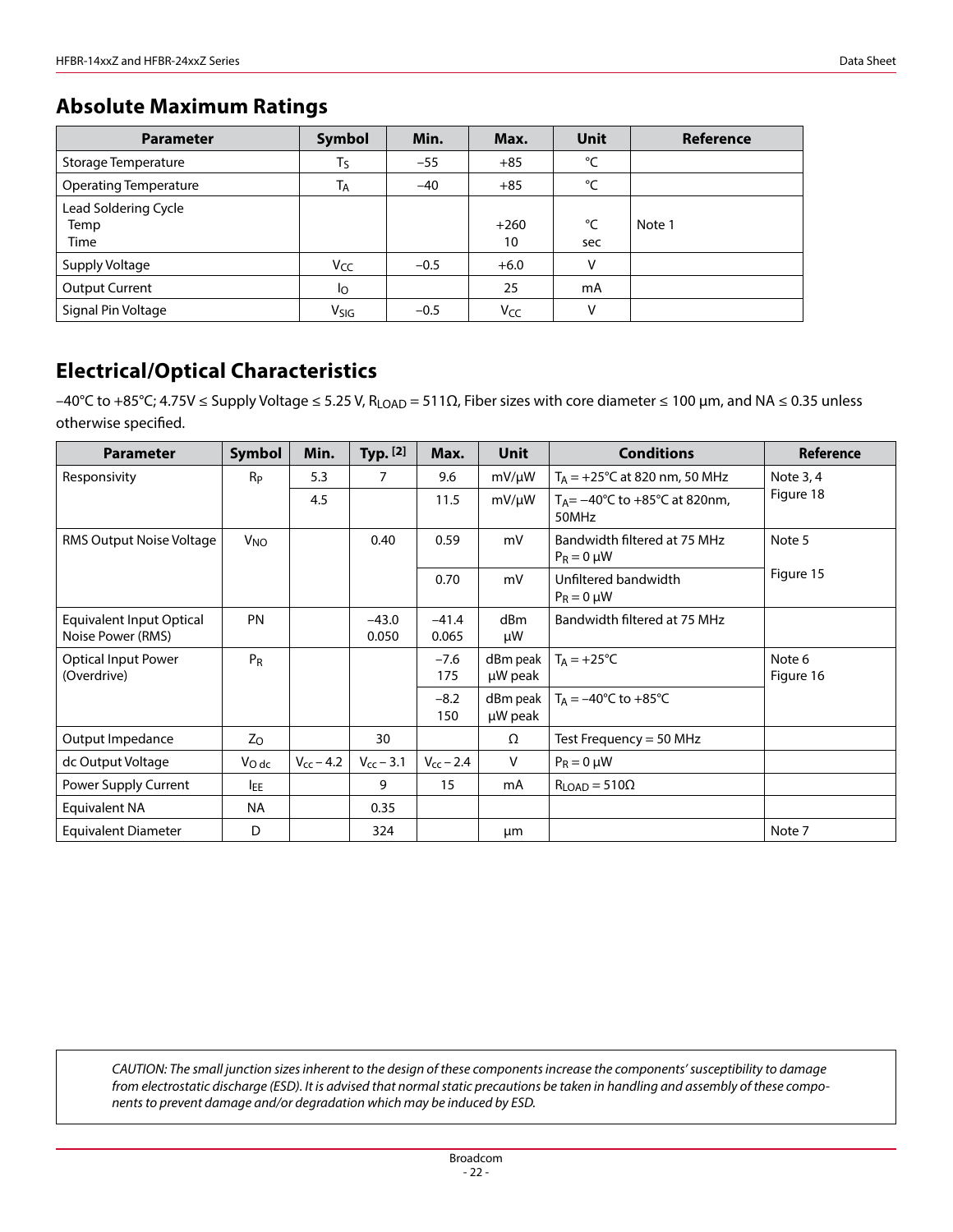## **Dynamic Characteristics**

 $-40^{\circ}$ C to +85°C; 4.75V ≤ Supply Voltage ≤ 5.25V; R<sub>LOAD</sub> = 511Ω, C<sub>LOAD</sub> = 5 pF unless otherwise specified

| <b>Parameter</b>              | Symbol                          | Min. | Typ. [2] | Max. | Unit          | <b>Conditions</b>                                | Reference         |
|-------------------------------|---------------------------------|------|----------|------|---------------|--------------------------------------------------|-------------------|
| Rise/Fall Time 10% to 90%     | t <sub>r</sub> , t <sub>f</sub> |      | 3.3      | 6.3  | ns            | $P_R = 100 \mu W$ peak                           | Figure 17         |
| Pulse Width Distortion        | <b>PWD</b>                      |      | 0.4      | 2.5  | ns            | $P_R = 150 \mu W$ peak                           | Note 8, Figure 16 |
| Overshoot                     |                                 |      | 2        |      | $\%$          | $P_R = 5 \mu W$ peak,<br>t <sub>r</sub> = 1.5 ns | Note 9            |
| Bandwidth (Electrical)        | <b>BW</b>                       |      | 125      |      | <b>MHz</b>    | -3 dB Electrical                                 |                   |
| Bandwidth - Rise Time Product |                                 |      | 0.41     |      | $Hz \times s$ | Note 10                                          |                   |

#### **Notes:**

1. 2.0 mm from where leads enter case.

2. Typical specifications are for operation at  $T_A = +25^{\circ}C$  and  $V_{CC} = +5V$  DC.

3. For 200 µm PCS fibers, typical responsivity will be 6 mV/mW. Other parameters will change as well.

4. Pin #2 should be ac coupled to a load 510Ω. Load capacitance must be less than 5 pF.

5. Measured with a 3 pole Bessel filter with a 75 MHz, –3 dB bandwidth.

6. Overdrive is defined at PWD = 2.5 ns.

7. D is the effective diameter of the detector image on the plane of the fiber face. The numerical value is the product of the actual detector diameter and the lens magnification.

8. Measured with a 10 ns pulse width, 50% duty cycle, at the 50% amplitude point of the waveform.

9. Percent overshoot is defined as:

$$
\Big(\frac{V_{\text{PK}}-V_{100\%}}{V_{100\%}}\Big) \!\!\times 100\%
$$

10. The conversion factor for the rise time to bandwidth is 0.41 since the HFBR-24x6Z has a second order bandwidth limiting characteristic.

#### **Figure 14: Recommended AC-Coupled Receiver Circuit**

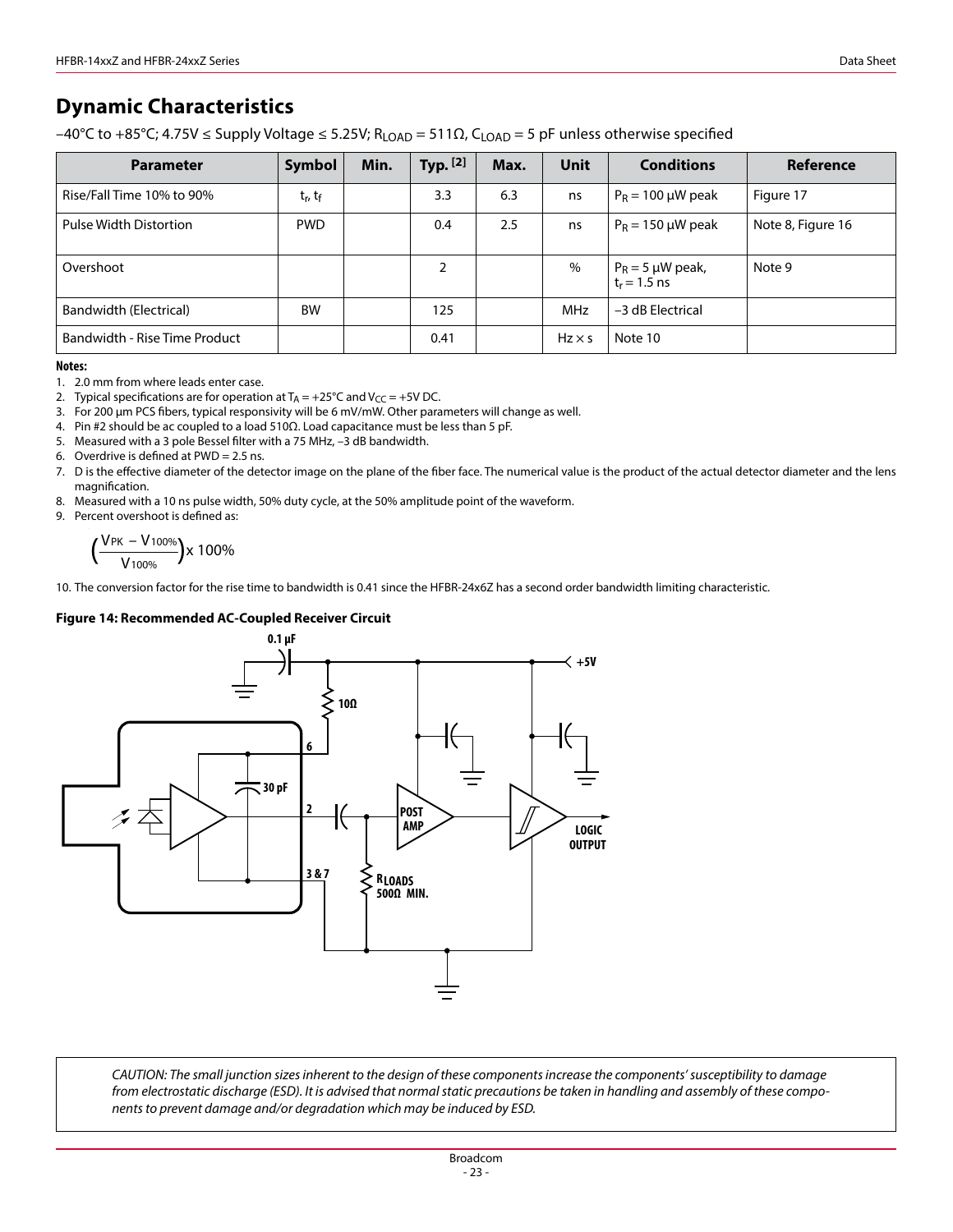



**3.0 2.5** PWD - PULSE WIDTH DISTORTION - ns **PWD – PULSE WIDTH DISTORTION – ns 2.0 1.5**



**0 20 30 40 50 70**

**10 60**

 **P R – INPUT OPTICAL POWER – µW**

**1.0**

**0.5**

**0**



**80**

**Figure 15: Typical Spectral Noise Density vs. Frequency Figure 16: Typical Pulse Width Distortion vs. Peak Input Power**